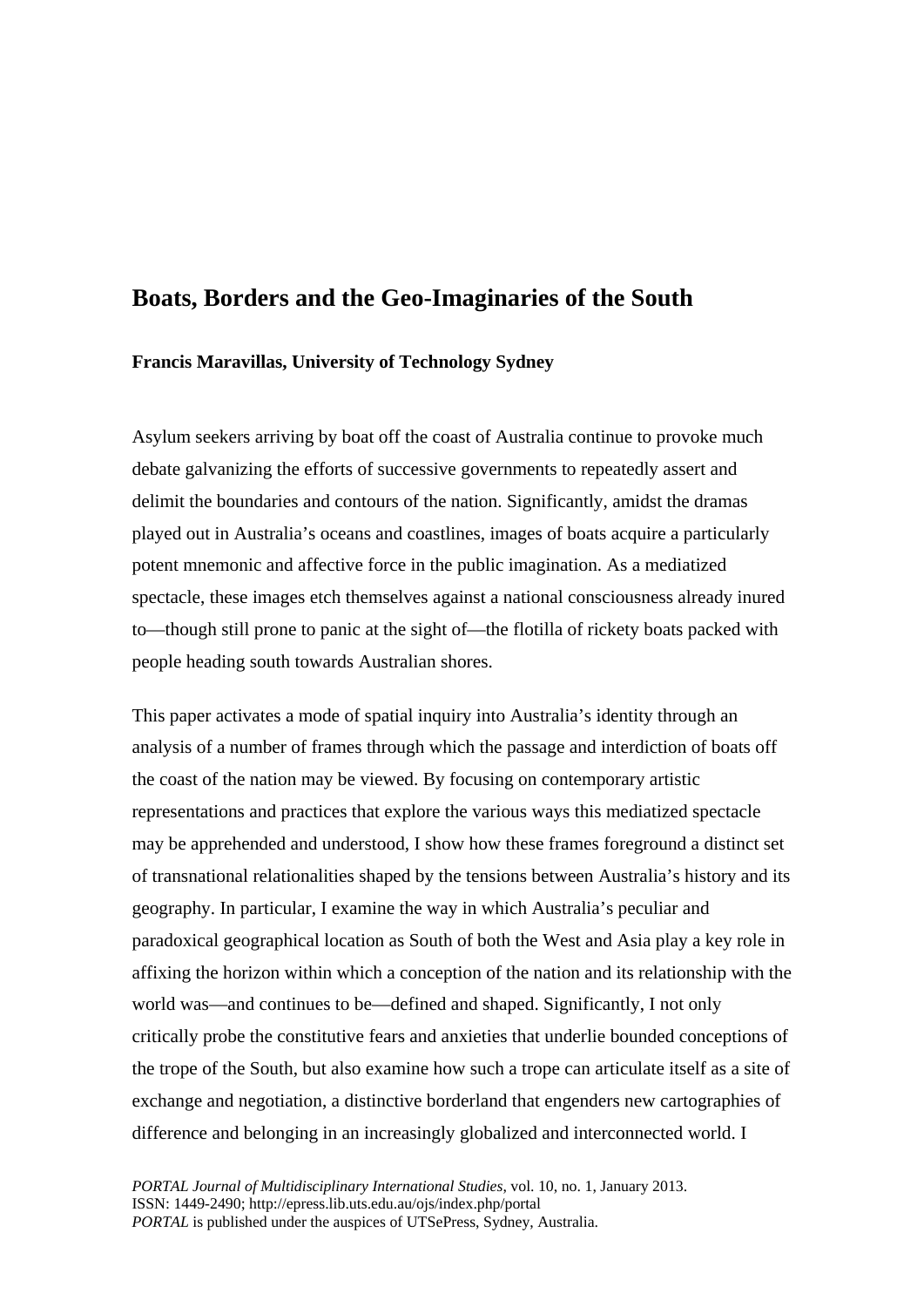argue that these frames overlap and converge on the wider questions of space, place and identity at the very moment when the process of globalization and migration has done so much to shake any certainties about Australia's identity as a geographically distinct and spatially bounded nation-state. In so doing, they represent crucial sites for articulating and enacting a transcultural politics of mobility and spatiality that attends to the ways in which the trope of the South may been imagined not as a sphere of containment or an enclaved territory, but as an evolving cartography, the shifting outlines of which opens up new horizons of possibility for rethinking the spatial and temporal coordinates of Australia in a globalizing world.

### **Imagining the South**

In the first decade of the current millennium, boats have taken centre stage, sweeping into public consciousness and prompting renewed efforts by the Australian government to control the flows of migration by remaking of the nation's 'borderscapes' to its north through practices and discourses of security and sovereignty (Neilson 2010; Perera 2007). This defensive response to the southward bound migratory journey across ravenous seas not only registers an ongoing sense of the racialized tenor of our times, it also alludes to the historically embedded cartographic anxieties of the Australian body politic. For the implementation of hugely popular measures to keep refugees out of Australian territory by successive Australia governments is reminiscent of the garrison mentality of White Australia that held sway at a time when the desire to maintain a closely guarded boundary around Australia as a distinct and separate island-continent was the order of the day. Significantly, the various defensive responses to the southward-bound movement of refugees arriving from 'Asia'—the region which has been described as our 'near North'—can also be seen as symptomatic of the fears and anxieties that have historically defined the psychic terrain of the 'big island' in the 'South.' As an index of Australia's antipodality, the trope of the South marked not just the site upon which a raft of speculative utopian and colonial fantasies were historically projected—from a land that was unknown (*terra incognita*) to one that was uninhabited (*terra nullius*)—it also constituted a relational node that marked Australia's anxious location as White settler colony on the fringes of Asia. As David Walker observes: 'For well over a century, Australians have had "Asia" on their mind, nervously aware that their "title deed" to the last continent for migration was not impregnable' (1999: 11).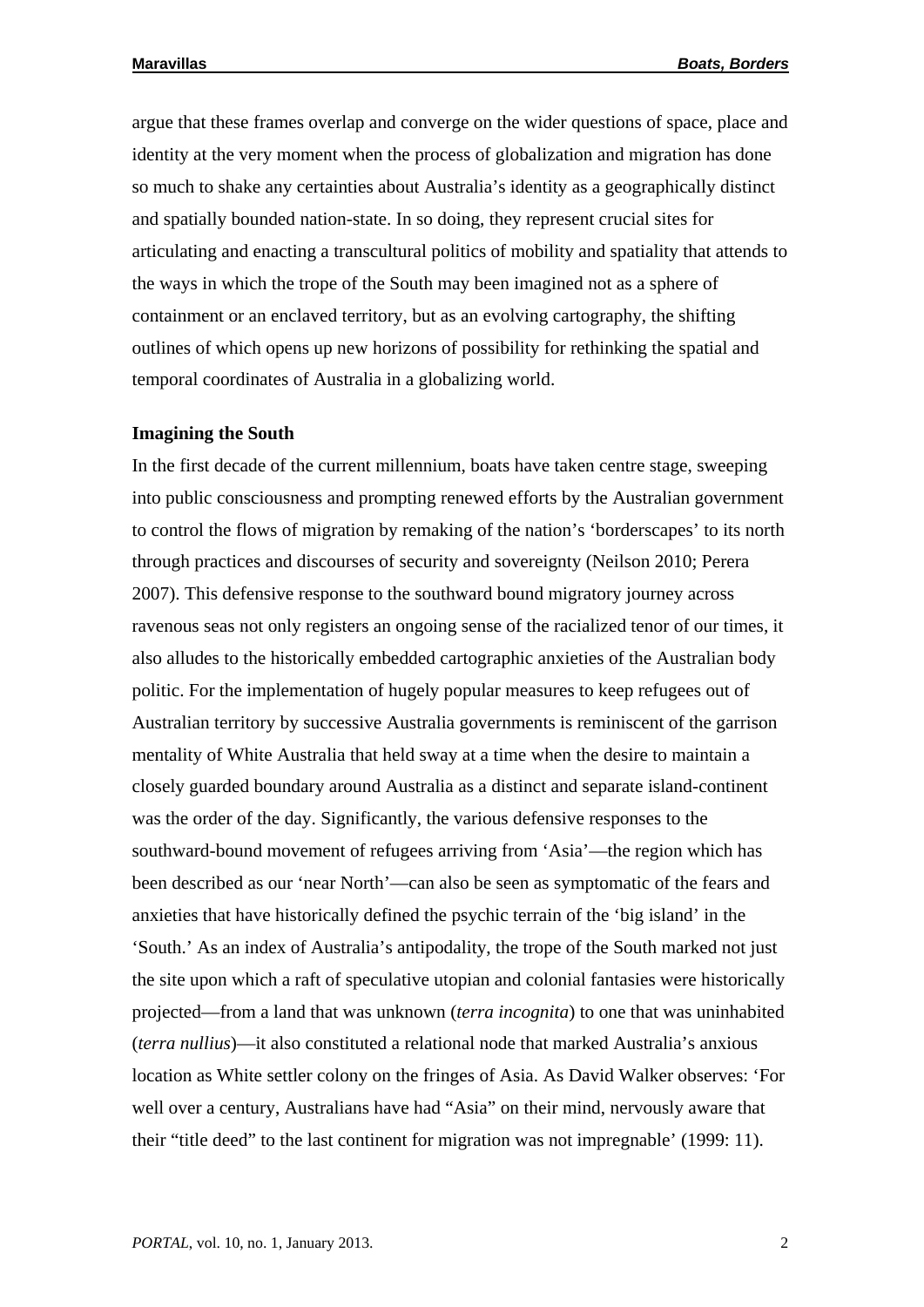Moreover, the anxiety of antipodality that marked White Australia's spatial imaginings has arisen partly as a result of the geo-imaginative articulation of the terrestrial and maritime space of the South. Indeed, shortly after the celebrations of Federation, Alfred Deakin observed that Australia 'is certainly a very self-conscious nation that has just made its appearance in the centre of the Southern Seas' (cited in MacIntyre 1986: 25). Here, the 'Southern Seas' appears as a geo-elemental trope that is coterminous with the idea of Australia as a singular and self-contained 'island-continent'; that is to say, the oceanic appears as the 'constitutive outside' of the terrestrial, as the moat that surrounds the unassailable fortress of the newly inaugurated modern nation-state of Australia. This defensive geo-imaginative articulation of a bounded and territorially demarcated space of the nation is, moreover, grounded in a 'insular imaginary predicated on the territoriality of an island geo-body,' one that has shaped—and continues to shape some of the peculiarities of Australia's view of itself and its place in the world (Perera 2009: 23). Of particular interest to this paper then is the way Australia's anxious experience of antipodality has emerged as a result of its geo-imaginative emplacement in the space of the South.

In recent times, various cultural critics and theorists have evoked the trope of the South as a pivotal space for imagining an alternate cartography for directing the flow of dialogue and exchange, beyond the confines of centre-periphery relations. The Cuban art critic, Gerardo Mosquera, for instance, argues for the need to develop horizontal routes, connection and dialogue between the various cultures of the South as a means of bypassing the mediation of metropolitan centres (Mosquera 1994). Likewise, Nikos Papastergiadis contends that the South is a 'spherical concept' that harnesses the relational energy underpinning what he calls 'South to South' circuits of contact and exchange across spaces with similar histories of displacement and colonization, such as Australia, South Africa and South America (Papastergiadis 2010). In a similar vein, Connell deploys the South as a relational category to highlight relations of power in the realm of knowledge so as to challenge the dominance of metropolitan epistemologies (Connell 2007). Yet, while these efforts to delineate affirmative understandings of the South play a role in unsettling the dominance of metropolitan mediation, they nevertheless tend to diminish the significance of Australia's engagement of Asia, a region that Papastergiadis problematically asserts 'has done little to re-orient the mapping of [Australia's] cultural imaginary' (2003: 3).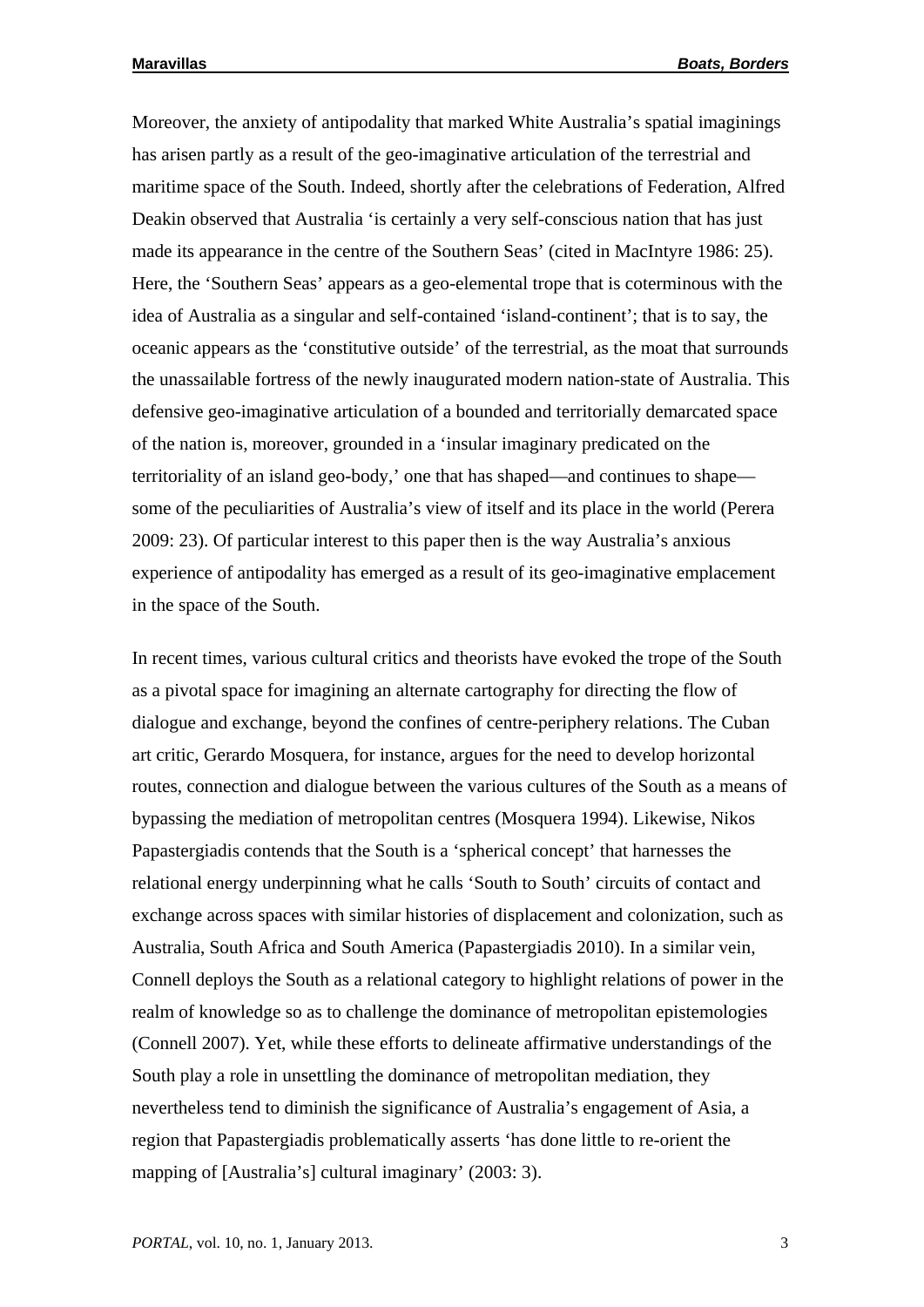In her account of the transnational relations that characterize the Asian diaspora in Australia, Audrey Yue has sought to recast Australia's dual location 'south of the West' and 'south of Asia' in terms of the cognate geographical and theoretical trope of 'going south':

Inscribed in a migratory movement of literal displacement and reoriented in the racialized landscape of a postcolonial settler Australia, the trajectory of 'going south' aligns itself with (Australia as) south of the West, (Australia as) south of Asia, and (both Australia and Asia as) south of the East and West. Implicit in the trajectory of 'going south' is an interrogation of how Australia, as south of the west has also come to construct itself as specifically south of Asia. (Yue 2000: 192)

By tracking a specific migratory movement and trajectory from Asia to Australia, the trope of 'going south' points to the way these movements and flows do not take place in empty space, but move across the *already constituted* space of the island-nation of Australia, a 'racialized landscape' marked, as it were, by multiple faultlines and checkpoints, and uniquely defined by a heightened sense of decenteredness in relation to 'the West.' The terrain of the South—nominated as 'Australia'—is thus a deeply fraught and contested one; a 'dubiously postcolonial' geo-body whose internal fissures and boundaries appear as the gaping legacies and after-effects of a haunting past (Morris 1992: 471). At the same time, as Stuart Hall observes, faultlines and borders are also *productive* 'sites of surreptitious crossings' where new relations, practices and forms of connection emerge (Hall 2003: 34–35). The South is thus not just a historically constituted site, but also an evolving cartography, a product of the interrelations of a multitude of histories and trajectories and one that is open to remapping as a complex, multidimensional living spatiality.

Indeed, the critical and geographical trope of the South may perhaps be productively understood as a *mode of location* and e*pistemic category* marked by the deep-seated tension between Australia's history and its geography. As a *mode of location*, the trope of the South is a marker of Australia's postcolonial predicament and its anxious experience of antipodality and decenteredness south of both the West and Asia. It thus foregrounds a distinct set of transnational relations shaped by the tension between Australia's history (as a white settler colony) and its geography (as located in or on the edge of Asia). As an *epistemic category*, the trope of the South brings into view a set of vectors that intersects with the making and remaking of the spatial and temporal coordinates of the paradoxically located entity of 'Australia' as south of both the West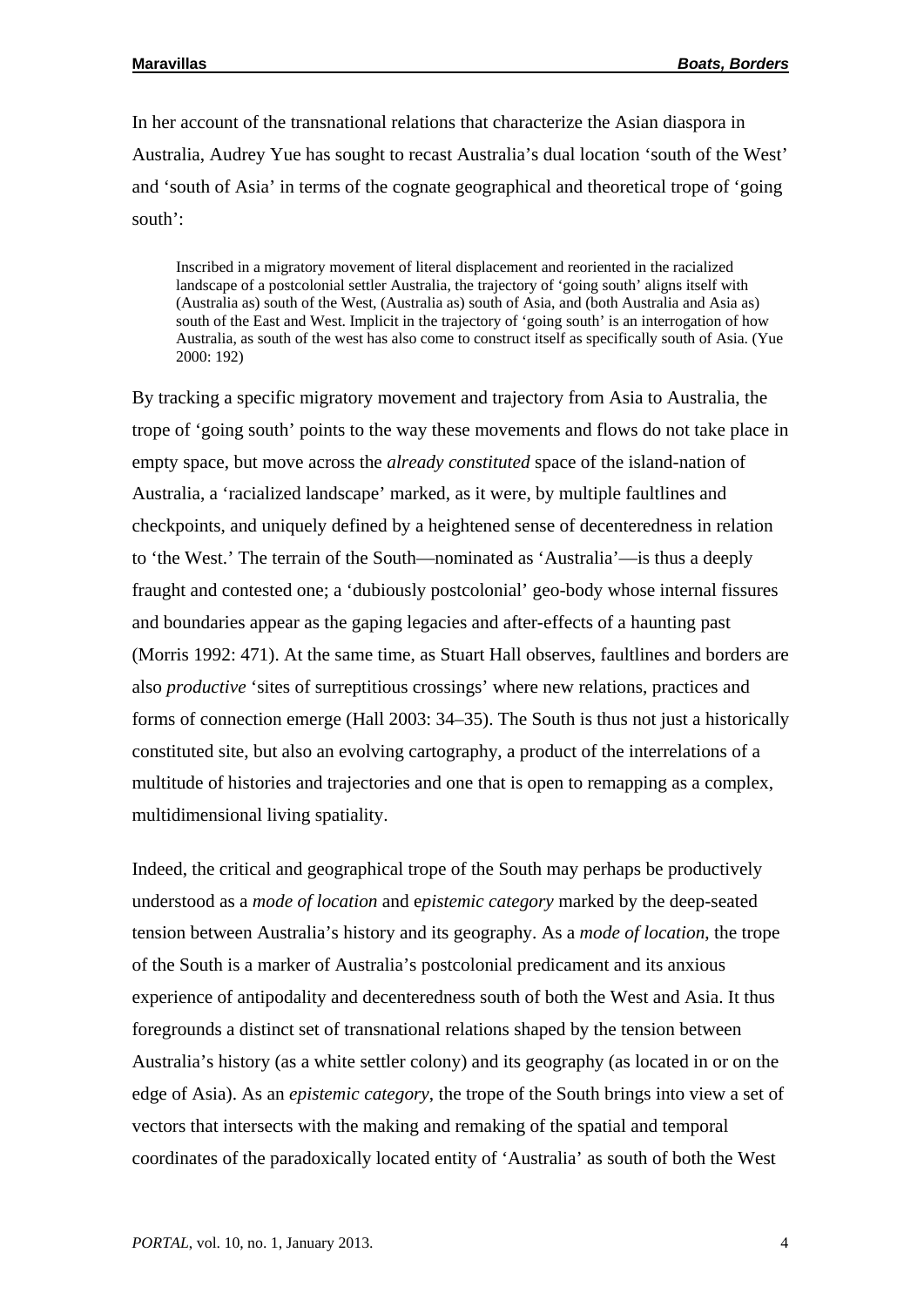and Asia. In this sense the South can be understood as a *site*, in the sense described by John Frow and Meaghan Morris, that is 'the point of intersection and of negotiation of radically different kinds of determination and semiosis' (1993: xv). As a site at which a mutiplicity of forces—determinations and effects—are articulated, the South is never a closed, coherent and integrated place or territory, but rather is always in the process of being made, a product of the interrelations of a multitude of histories and trajectories. The South is thus always pluralized and hybridized, as well as partial, provisional and open to contestation. It is a space-time configuration that is both a historically and geographically constituted site *and* a dynamic, relational and multiply inflected spatiality.

## *Frame one: The box*

In August 2001, some weeks before the September 11 attacks and in the lead up to Australia's federal elections, a Norwegian cargo ship, the *M.V. Tampa*, rescued over four hundred mainly Afghan and Iraqi refugees from a boat that had began to sink off the Indonesian archipelago en route to Australia. As the *Tampa* made its way towards the island-continent, it was refused entry into Australian waters by a government declaring it was not 'a soft touch and [not one] whose sovereign rights in relation to who comes here are going to be trampled on' (Howard 2001: 30235). Within days, the image of the giant ochre hulk of the *Tampa* was projected onto the national imaginary, sweeping into a national consciousness already inured to the sight of overcrowded boats making landfall on Australian shores.

In a 'cosmopolitan' age of increased travel, mobility and global interconnectedness facilitated by enhanced technologies of transport (the airplane) and communications (the internet)—the container ship appears almost anachronistic. Nevertheless, the ship and its heavy-duty cargo has long been a vital force in the movement of objects and people, carrying with it human fears and hopes as well as the projections of the imagination. Reflecting on the great colonial voyages of discovery and trade, Michel Foucault describes the ship as an exemplary form of heterotopia that juxtaposes several contradictory spaces and which results in the formation of new spaces; a vessel that is pregnant with heterogeneity and the potentialities of the imagination:

The ship is a piece of floating space, a placeless place that lives by its own devices, that is selfenclosed and, at the same time, delivered over to the boundless expanse of the ocean, and that goes from port to port, from brothel to brothel, all the way to the colonies in search of the most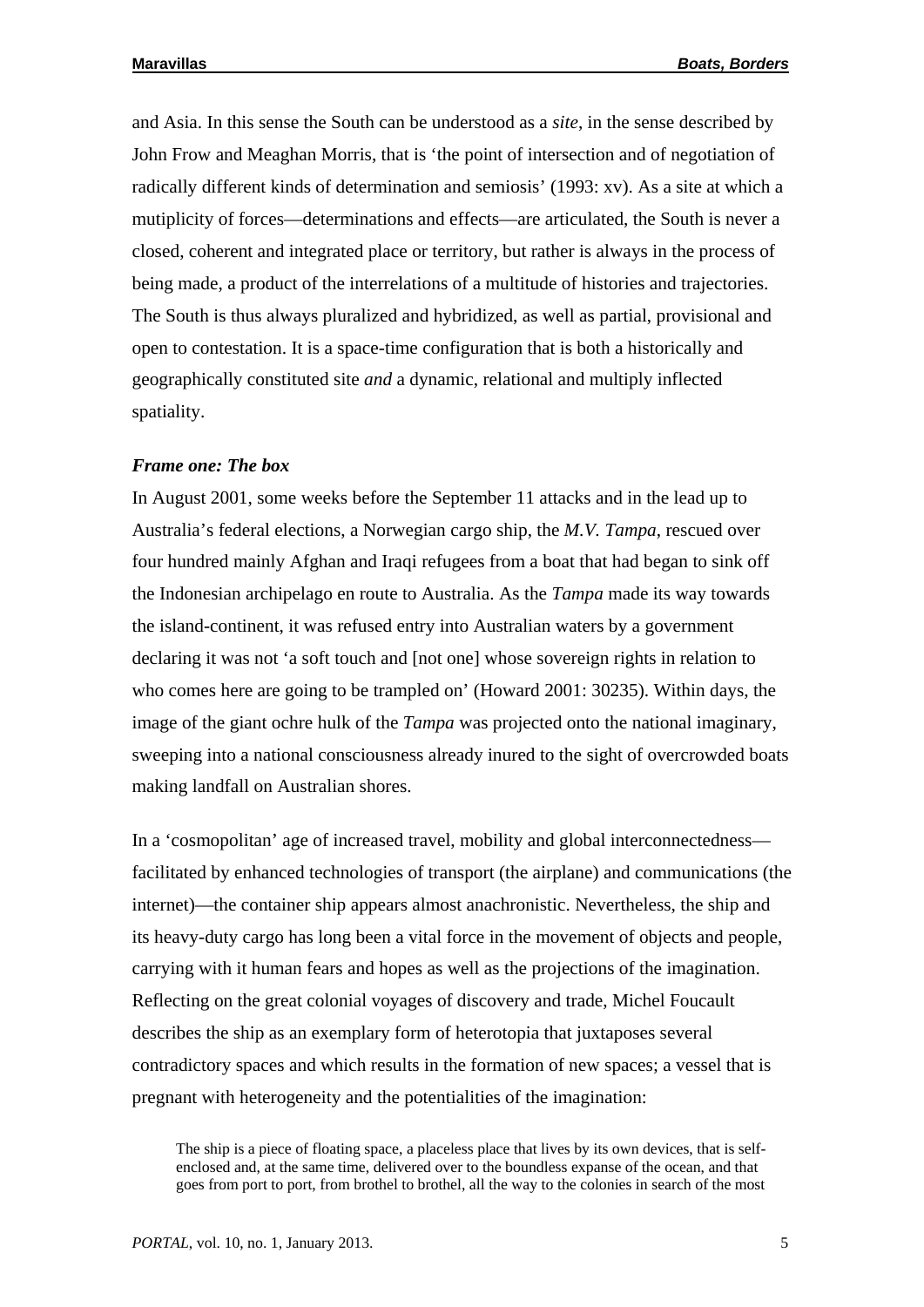precious treasure … from the sixteenth century up to our time, the ship has been at the same time not only the greatest instrument of economic development … but the greatest reservoir of the imagination. (Foucault 1998: 184–85)

The complex imaginings and multiple narratives engendered and embodied by the cargo ship as it traversed the oceans in a mercantile age have only been heightened by the increased volume and intensity of trade in commodities that characterize the era of globalization. Indeed, the cargo ship with its treasure-trove of objects from afar has been one the main drivers of globalization in the post war era, dynamically transforming local cultures and economies and configuring new modes of identity and belonging. As a mobile space that traverses across the earth's vast oceanic surface, the ship as heterotopia does not merely mirror the world; it also partakes in a process of world*making*, one that foregrounds multiplicity in the movement and co-existence of objects and people as well as the lines of force that direct their flow.

In this context, the modern shipping *container*—stacked high on deck or packed into the hull of bulk freighters—can be understood as metonym for the stark disjunctions and shifting geographies that inscribe globalization. In his photographic work, *Panorama, Mid-Atlantic* (1993) (figure 1), the US artist and critic Alan Sekula powerfully deploys the image of the shipping container as part of his pictorial exploration of the conquest of



Figure 1: Allan Sekula, *Panorama. Mid-Atlantic*, 1993 (from *Fish Story*, 1988–1995), Cibachrome print, 33 1/2 x 62 1/2 inches, 85.1 x 158.8 cm © Allan Sekula. Courtesy of the artist and Christopher Grimes Gallery, Santa Monica.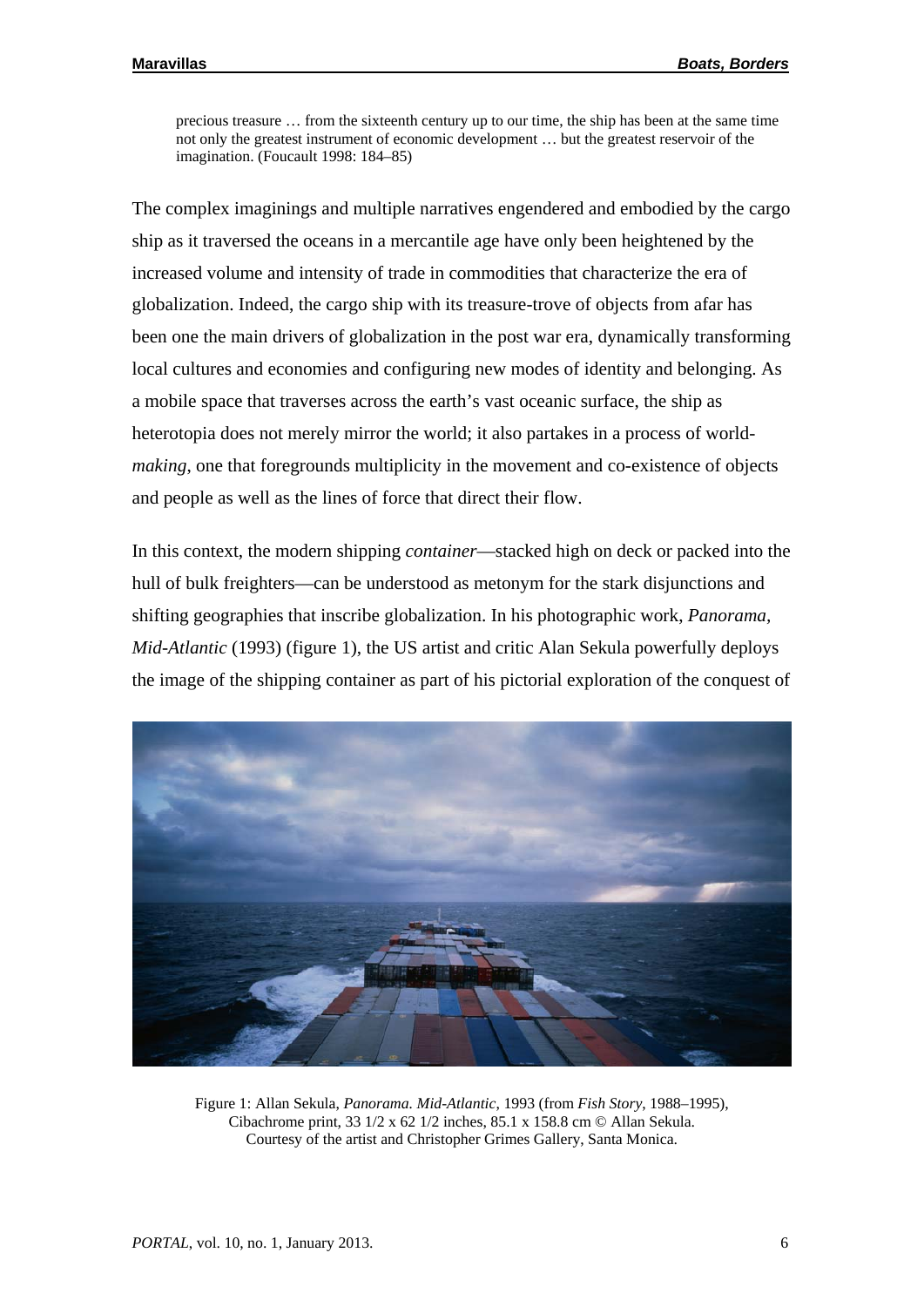maritime space in an increasingly globalized and interconnected world marked by the deterritorialized flows of capital and the exploitation of labour. Sekula describes the shipping or cargo container in this way:

The contemporary maritime world offers little in the way of reassuring and nostalgic anthropomorphism, but surrenders instead to the serial discipline of the *box*. The cargo container … transforms the space and time of port cities, and makes the globalization of manufacturing possible. The container is the very *coffin* of remote labor power, bearing the hidden evidence of exploitation in the far reaches of the world. (Sekula 2000: 411, my emphasis)

Here, Sekula's figuring of the globally mobile cargo container as a coffin may be understood in two ways. Firstly, by depicting the standardized shipping container as a tomb that subsumes and disciplines labour through containment, Sekula recalls Marx's description of 'cosmopolitan' capital as 'dead labour which, vampire-like, lives only by sucking living labour' (Marx 1976: 342). An index of both mobility and enclosure, Sekula's shipping container thus represents a powerful attempt to critically comprehend the stark, grinding realities of an ever more disposable and remote labour force that lies in the shadow of the relentlessly expansive, unconstrained and virtually frictionless world of global capital and commodity exchange. Its passage through the seas and across multiple frontiers is, moreover, tracked and scanned by technologies of control, surveillance and logistics at various points of entry into the national body, a process that increasingly reveal the traumatized bodies of undocumented subjects clandestinely inserted therein (Neilson & Rossiter 2010; Verstraete 2003). The shipping container not only exposes the way the free flow of capital is predicated on the restricted movement of people; it also discloses the asymmetries of power that mark the experience of global mobility and migration

Deploying the schema of global cultural flows developed by Arjun Appadurai (1996) one could argue that the refugees on the *Tampa* were caught in the yawning gap between Australia's economic and cultural aspirations, a gap that marks the disjuncture between what Appadurai describes as the 'ethnoscape' and the 'financescape' that shape the flow of people, money and goods in and out of Australia. Nevertheless, the movement of capital and people across national borders does not take place across empty space or in a completely random and chaotic manner; rather, the routes and contours of these flows are powerfully affected and refracted by the historically and culturally specific topographies over which they traverse. That is to say, the global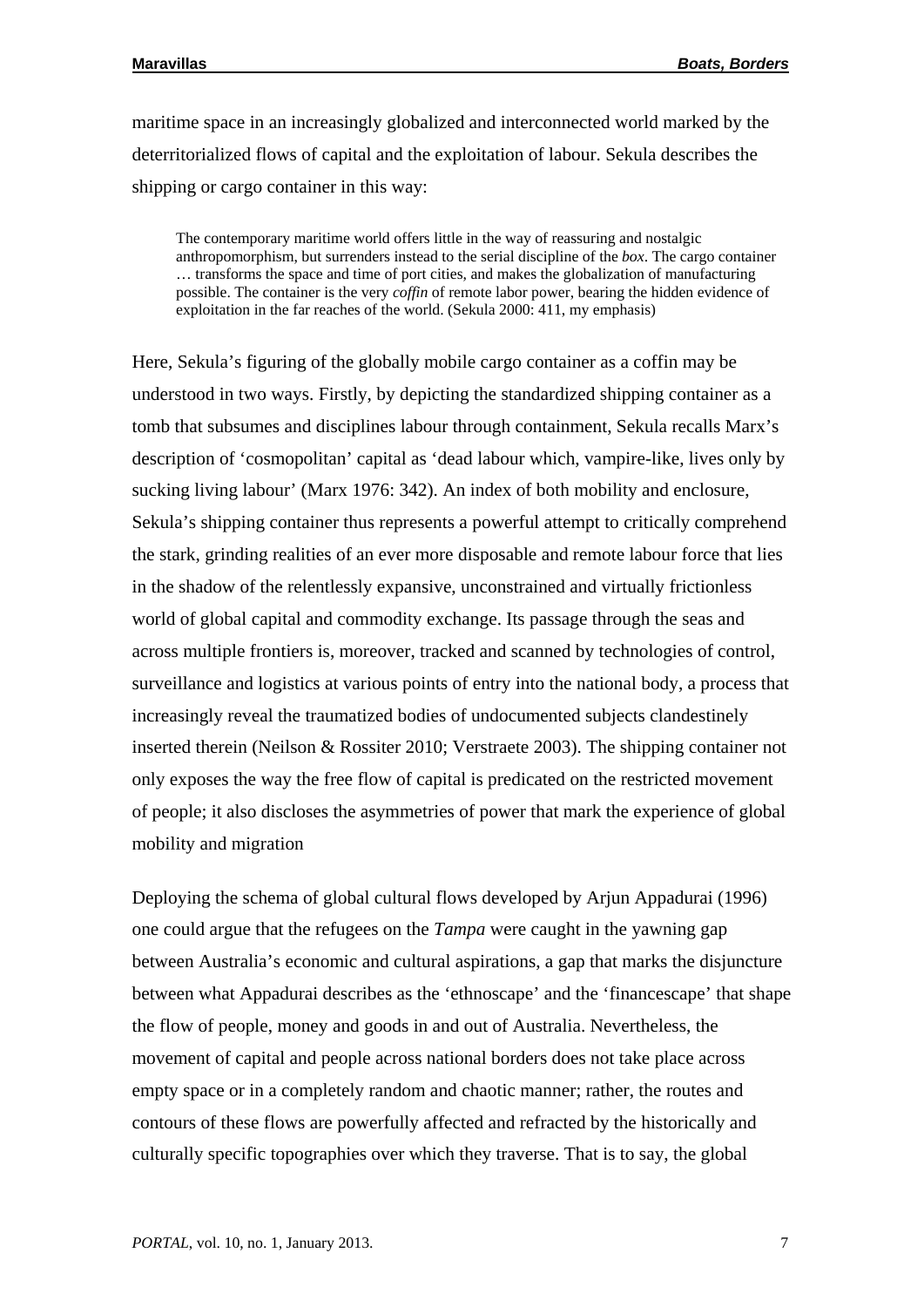cultural flows move across *always already* constituted space. The spaces traversed by these flows thus need to be historically and culturally situated within a particular geography. As Shu-mei Shi puts it, '[f]low is always affected by topography—it must follow specific contours, layouts and routes which affect its speed, direction and density. The direction of flows are also historically marked' (2000: 89).

From this perspective, the particular space or topography across which these flows traverse is not a continuous and given 'surface'; rather, the space of flows needs to be understood as always already constituted by particular historical, social, economic and cultural relations that shape, configure and enable (as well as constrain) such flows. How these complex relationalities shape and configure the space of flows, then, follow particular national histories and cultures as in the case of Australia, whose settler colonial history and island topography have moulded its peculiar view of itself and its place in an increasingly globalized world. The space of the South nominated as 'Australia' is thus a deeply fraught and contested one, marked by multiple faultlines and checkpoints, and uniquely inflected by its anxious experience of antipodality and decenteredness. Moreover, Australia's insecure footings—its experience of groundlessness—in the South define its predicament of postcoloniality and its paradoxical geographical location South of both 'the West' and 'Asia.' What is therefore now increasingly at stake in the spatial (re-)imagining of 'Australia' is the relationship between sovereignty, territory and identity that girders the geo-imaginary of the nation-state.

#### *Frame two: Sovereign hospitality*

Sometime around 4 p.m. on a cool wintry day in 2010, along the steps of the iconic Sydney Opera House, starts to gather an assemblage standing and mingling furtively as an anticipating crowd awaits their instructions. In the ensuing minutes, the crowd dutifully proceeds to unfurl an Australian flag, slowly wrapping it around their heads and standing still in silence against the crisp air of the late afternoon sun (figure 2). As an aberrant assemblage, the crowd and its act of collective stillness distracts; unsettling the familiar, picturesque image of the iconic building and disrupting the touristic gaze cast upon it. With parts of their faces covered by the Union Jack and the stars of the Southern Cross, the crowd is rendered silent and anonymous by the very emblem of national sovereignty and the violent acts of exclusion enacted in its name. Yet rather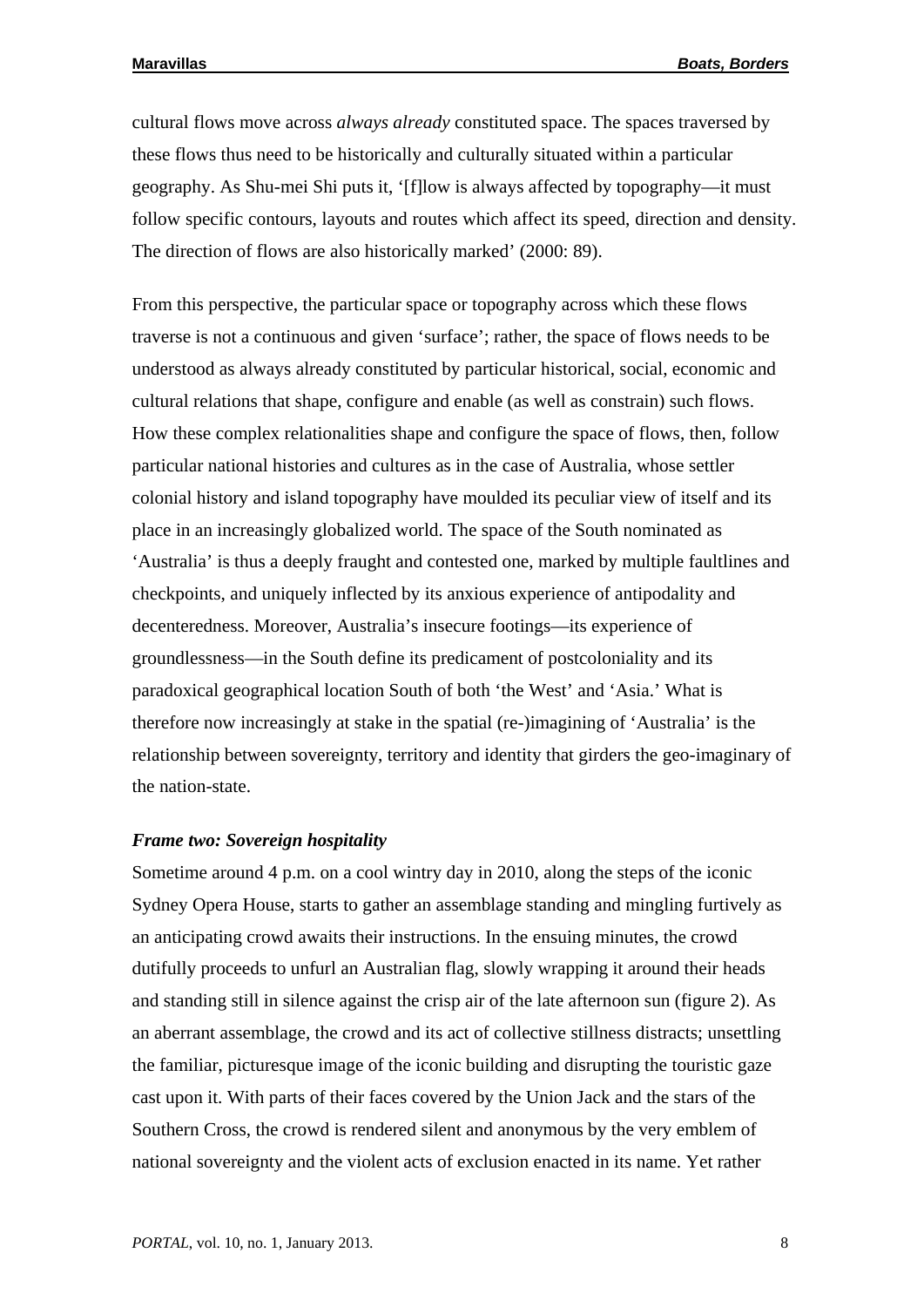

Figure 2: boat-people.org, *Muffled Protest*, 2010. Photo CC BY-NC-SA Ilaria Vanni, Creative Commons.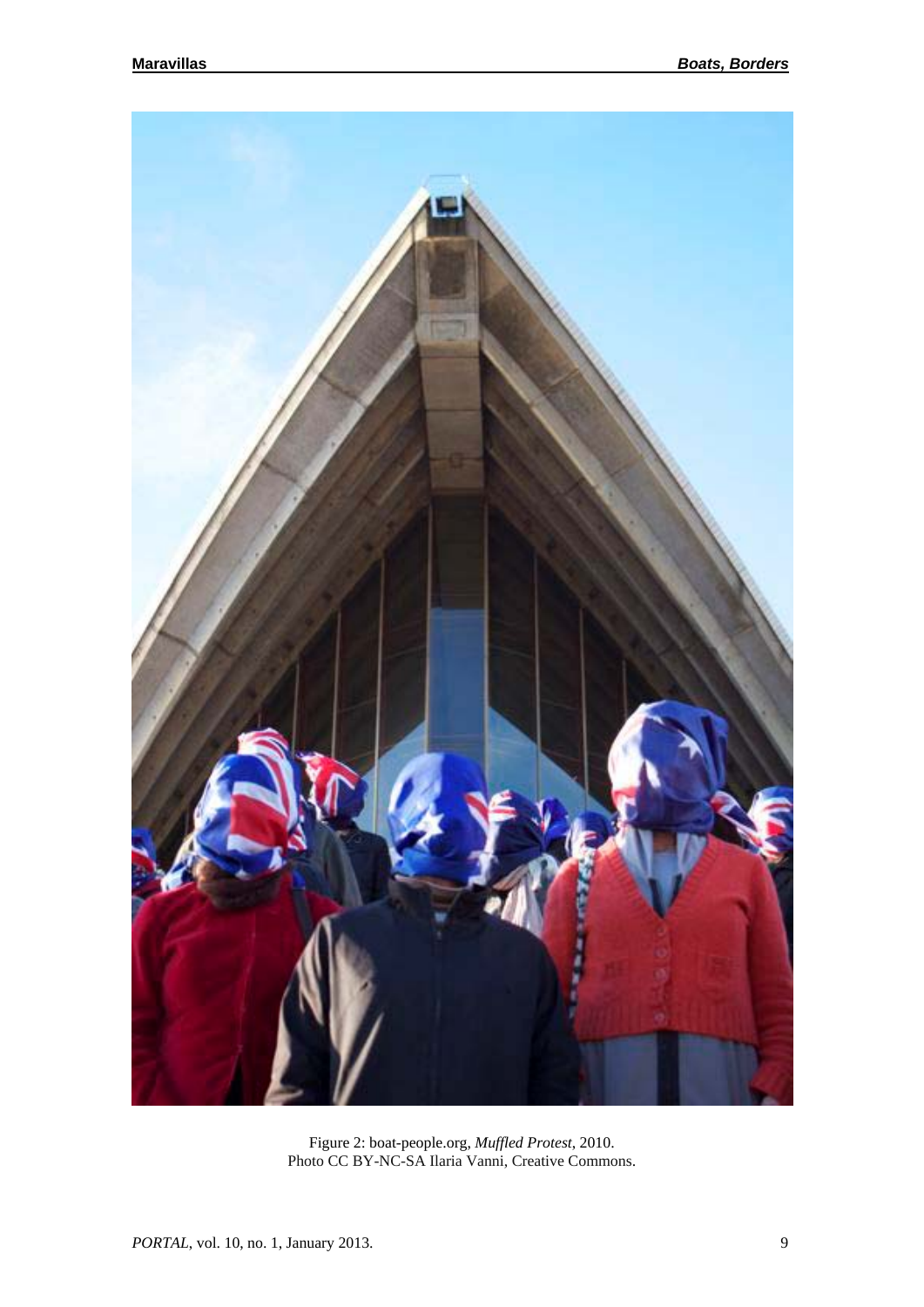than passively acquiesce to silence and erasure beneath the drape of the flag, the crowd enacts a particular modality of stillness amidst the shock of its spectacle—one that simultaneously 'stands out' and 'takes a stand' (Bissell & Fuller 2011: 2).

Conceived as a series of ephemeral interventions, 'Muffled Protest' is a work by the artists collective, boat-people.org, that was also enacted a few weeks earlier in Melbourne's Federation Square as well as at various public spaces across the nation and culminating in an exhibition of video and photographic documentation of the work on Cockatoo Island in Sydney (figure 3). The work seeks to register a 'dispersed collective manifestation of dismay' against the blinding forces of nationalism that continue to shape the Australian political landscape (Hepworth & Kelly 2010: 45). It is a 'statement of ambiguous, personal and silent declarations that quietly linked borders and interventions, the edge and the interior under the flag' (45). Moreover, underlying this most recent effort to creatively bring into focus the border panic directed against refugees, is the collective's premise that 'everyone who is not Aboriginal is a boat person' (44). As one of the members of boat-people.org puts it,

*Muffled Protest* came out of discussions that explored the link between the Northern Territory intervention and the Tampa crisis. It was felt that both these events inscribed the colonial state, making Australian indigenous people—like refugees—outsiders to that state. The individuals that stand collectively with their heads wrapped in the flag signify those that are symbolically included within the colonial state. The ambiguity of the piece—and the time it takes to unfold—was intended to give space and time for contemplation of our own relationship to the state and its politics. It was a moment to recognize our own privilege and perhaps even the complicity that is entangled with that privilege. (Hepworth 2012)

In this way, the work can be understood as a performance of complicity through silence that creatively opens up a space to reflect on the complex ambiguities of hospitality and the tenuous grounds upon which it is enacted by the nation.

Indeed, a sense of Australia's insecure and precarious footing in the space of the South may be gleaned from the complex ambiguities that mark the practice of extending hospitality to the figure of the stranger who calls upon it. These ambiguities can be discerned in the collective's earlier tactical and interactive media art intervention, 'We are ALL Boat People,' and its website http://www.boat-people.org, a web-based project initiated a decade earlier in 2001.

While the group's website served as a platform for distributing 'tools' and resources in the form of downloadable images, pamphlets, stencil templates, fact-sheets and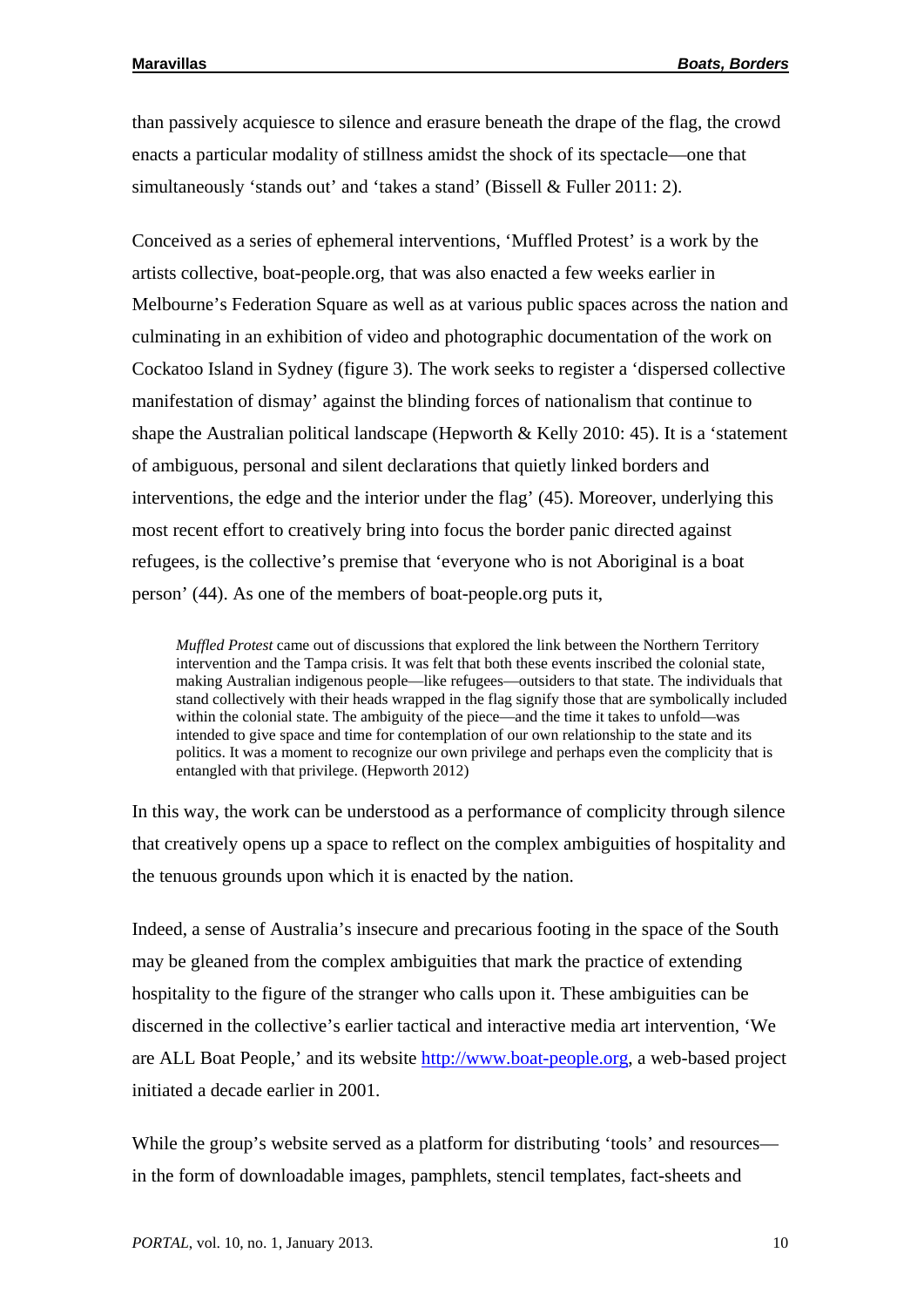

Figure 3: boat-people.org, *Muffled Protest*, 2010. Image courtesy of Antonella Biscaro and Nik Midlam.

archives of past events—to assist the broader public in initiating their own actions and events, the primary organizing principle of the project centred on the words, 'Boat People' that was juxtaposed against an image of a tall ship. This jarringly incongruous image was projected onto a sail of the Sydney Opera House and stenciled on pavements and walls across various parts of the city in a manner akin to the Situationists' practice of *détournement* ('diversion' or 'semantic shift') (figure 4). In his account of the aesthetic strategies of the Situationists, Peter Wollen described the practice of *détournement* as the 'break[ing] down [of] the divisions between individual artforms, to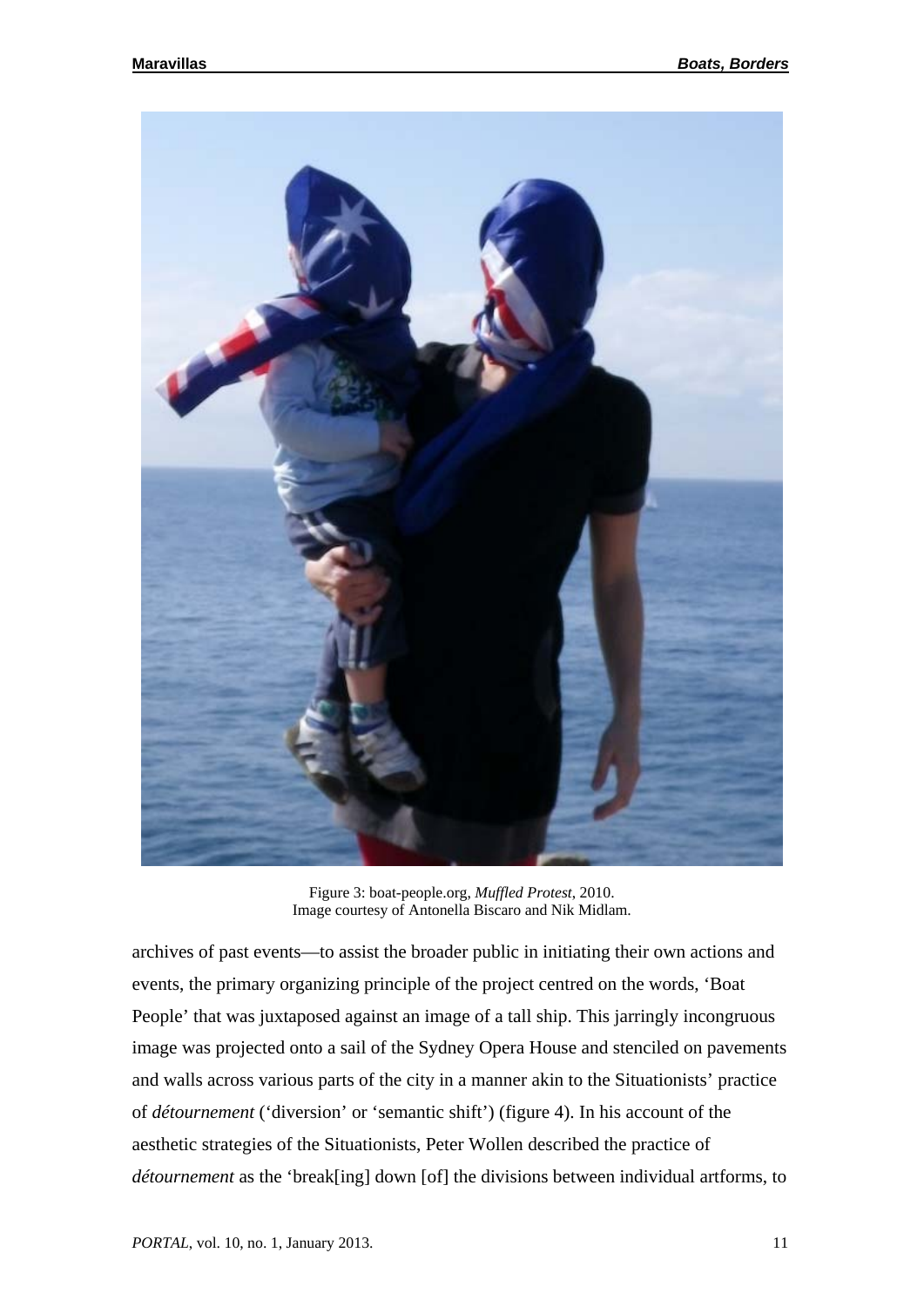

Figure 4: boat-people.org, *untitled*, October 2001. Documentation of projection event, Sydney Opera House, Photo: Tina Fiveash. Courtesy of the artists

create *situations*, constructed encounters and creatively lived moments in specific urban settings, instances of a critically transformed everyday life (Wollen 1993: 121). By deploying the tactic of *détournement* through acts of appropriation and doubling, the 'We are ALL Boat People' intervention adopted the principles of reinvention, ephemerality and temporariness that inform much agit-prop, guerilla art and tactical media art practice (Miekle 2003; Lovink 2002). In this way, their practices of *détournement* were tactical in de Certeau's sense, as insurgent practices that 'operate in isolated actions, blow by blow' and 'can be where [they] are least expected' (1984: 37). Significantly, by juxtaposing the words 'Boat People' against a triumphalist image of a tall ship reenacting the colonial voyage to Australian shores, the intervention's key imagery draws its deeply unsettling political and ethical force by conjuring the spectre of the nation's foundational incursion by sea, the ghostly image of a still unsettled colonial past that present-day fantasies of 'invasion' seek to exorcize. Indeed, the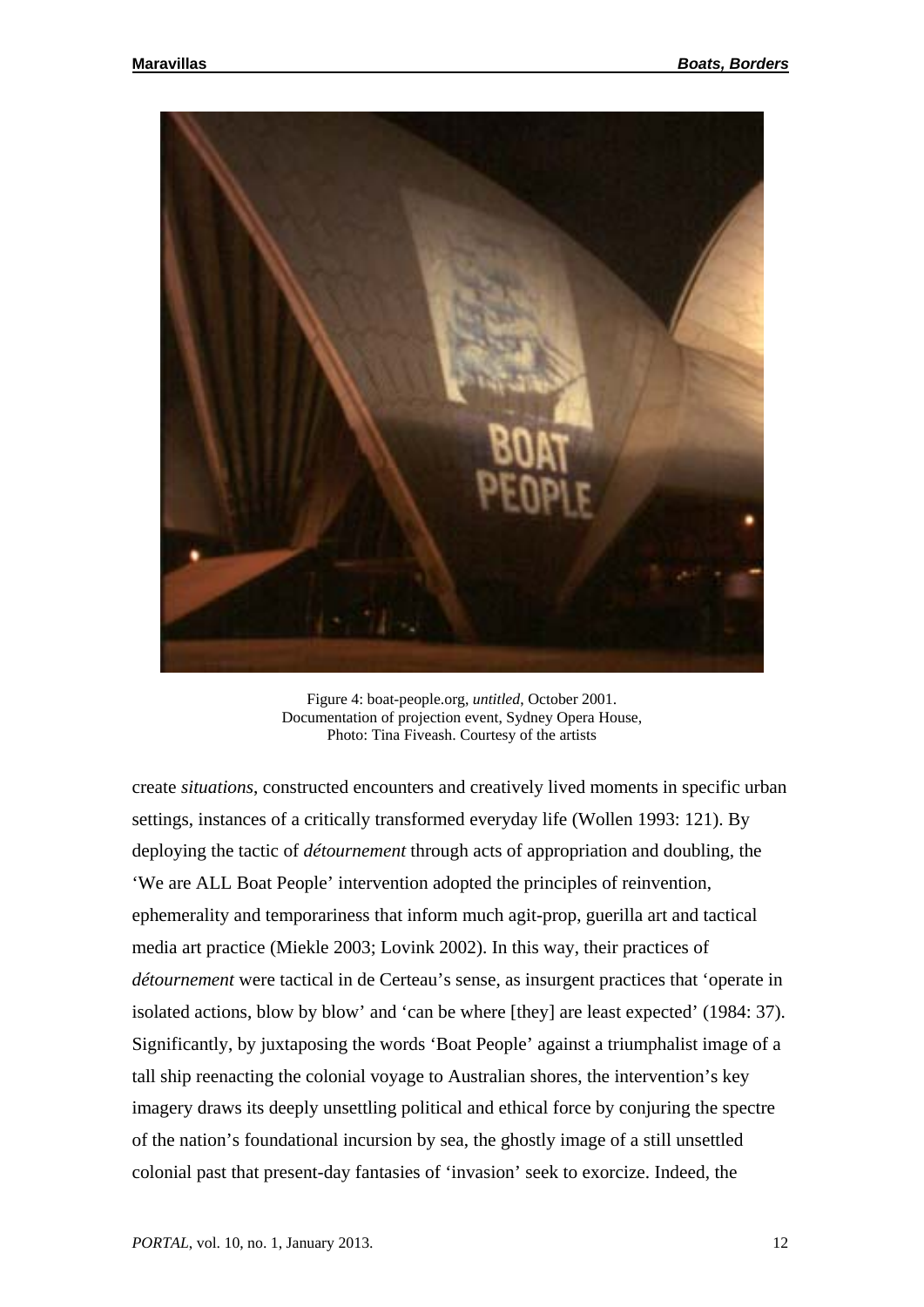incarceration of refugees in detention camps across Australia reflected the nation's own abject origin when the island-continent itself served as the gulag repository for 'convicts' from its 'homeland,' Great Britain, to which it still pledges allegiance and fealty. In contrast to *Muffled Protest*, the intervention's injunction to practice hospitality towards those nominated as 'strangers' is predicated on the assertion of an (self-) interpellative pronoun, 'We,' that is unequivocally equated to a homogenizing 'ALL.' As such, it problematically assumes a national integrity that is difficult to sustain, particularly in a settler and multicultural society like Australia marked by the privileging of the Anglo mainstream as well as the absence of a formal acknowledgement of, and engagement with, indigenous sovereignty (Hage 1998; Moreton-Robinson 2000).

In her discussion of the fraught protocols and ethics of 'sovereign hospitalities,' Katrina Schlunke critically explores the complexly entangled enunciative positions and modes of address that underpin the call to offer refuge in a country that has yet to acknowledge Aboriginal presence and indigenous sovereignty. According to Schlunke:

The indigenous person, the refugee and the new and old 'settler' sit in an awkward arrangement of relationship which is radically exposed through the reality of indigenous sovereignty. Indigenous sovereignty insists the question is asked: Who are strangers? The situation of the refugee insists the question is asked: Who is able to practice hospitality? All of these questions within Australia move between the imaginary of a continent simultaneously surrounded by beaches and shores. (2002: part 1)

From this perspective, the *unheimlich* appearance of the abject body of the refugee on the ambiguous shores of the island-continent of Australia poses a traumatic question about the identity of the Australian subject and the ground upon which it stands. The interrogation that emerges from the presence of the stranger is thus—in a deeply ontological sense—a fundamentally unsettling one. To confront this radical interrogation or questioning is neither simply a case of belatedly acknowledging the history of negated bodies nor one of offering succour to alterity (Chambers 1998: 34– 38). Rather, it entails examining the very *ground* upon which one stands in defining and excluding the other and offering it hospitality. As Chambers puts it:

[B]eyond the immediate response that may offer temporary hospitality to alterity, a more adequate and sustained reply to the question of exile and migrancy can surely only emerge from considering *the ground that place—*both the previous place from which the migrant comes and the present place that hosts it body, her history, their culture—*nominates* (1998: 38, my emphasis)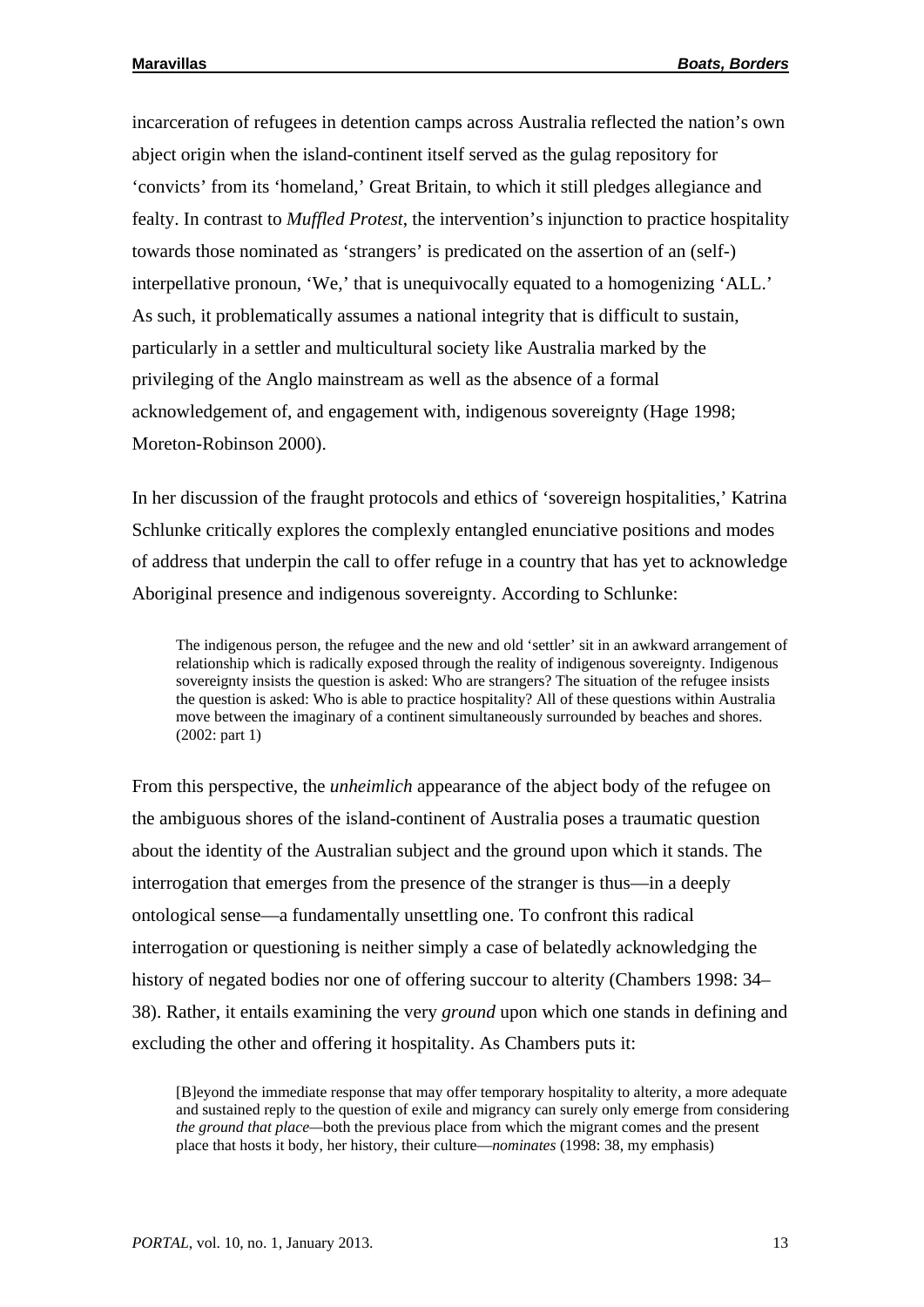In a postcolonial settler society such as Australia, the question of how place is grounded, how it is conceived and constructed—in short, what and how it 'nominates'—inevitably focuses attention on the question of sovereignty and the practices of hospitality it predicates. Indeed, the fraught political and ethical ambiguities of hospitality has precipitated what many have referred to as a 'crisis' of a certain idea and formation of sovereignty (Burke 2002; Nicoll 2002; Pugliese 2002; Watson *et al*. 2002). In particular, the complex ambiguities of hospitality calls into question the modern idea of sovereignty that prescribes 'a bounded territorial realm in which national authority is absolute [and] which provides a representative and political principle through which states and their people can manage and control the forces that affect their lives' (Burke 2002: part 1). That is to say, the idea of sovereignty, as it was imagined within modernity and tied to the bounded and exclusive territorial authority of the nation-state (as the embodiment and agent of sovereign power), have been called into question by the figure of the refugee precisely because of its reliance on a fundamentally essentializing claim: that the state's sovereignty forms a legitimate site of authority based on its status as a representative signifier for the nation, 'the people.' Significantly, such a status—and the authority and legitimacy it confers to those who invoke it—is particularly difficult to sustain in a settler society like Australia, whose very modernity rests upon the illegitimacy of its colonial foundations.

Indeed, the existential fiction of a sovereign Australian nation and identity is both asserted and questioned in the high seas in ways that not only exposed the moral bankruptcy of the form and exercise of Australian territorial sovereignty, but also revealed its very reliance on the constitutive violence that attended the trespasses and incursions of the nation's still unsettled—and unsettling—colonial past. In this context, the figure of the refugee interdicted in the open seas both affirm and undo the logic of the border, reinforcing the line in the sea while also, importantly, marking the possibility of complex and multiple histories and spatialities, ones that acknowledge the past and present struggles for indigenous sovereignty. To put it differently, the southward-bound figure of the refugee both affirms and confounds a bounded and territorial conception of the space of the South in ways that helps to engender new relationalities and alternative geographies of sovereignty and social and political responsibility. As McKenzie Wark has observed: 'those who seek refuge are a critique of the limits of sovereignty … it is the rule of the border itself that every refugee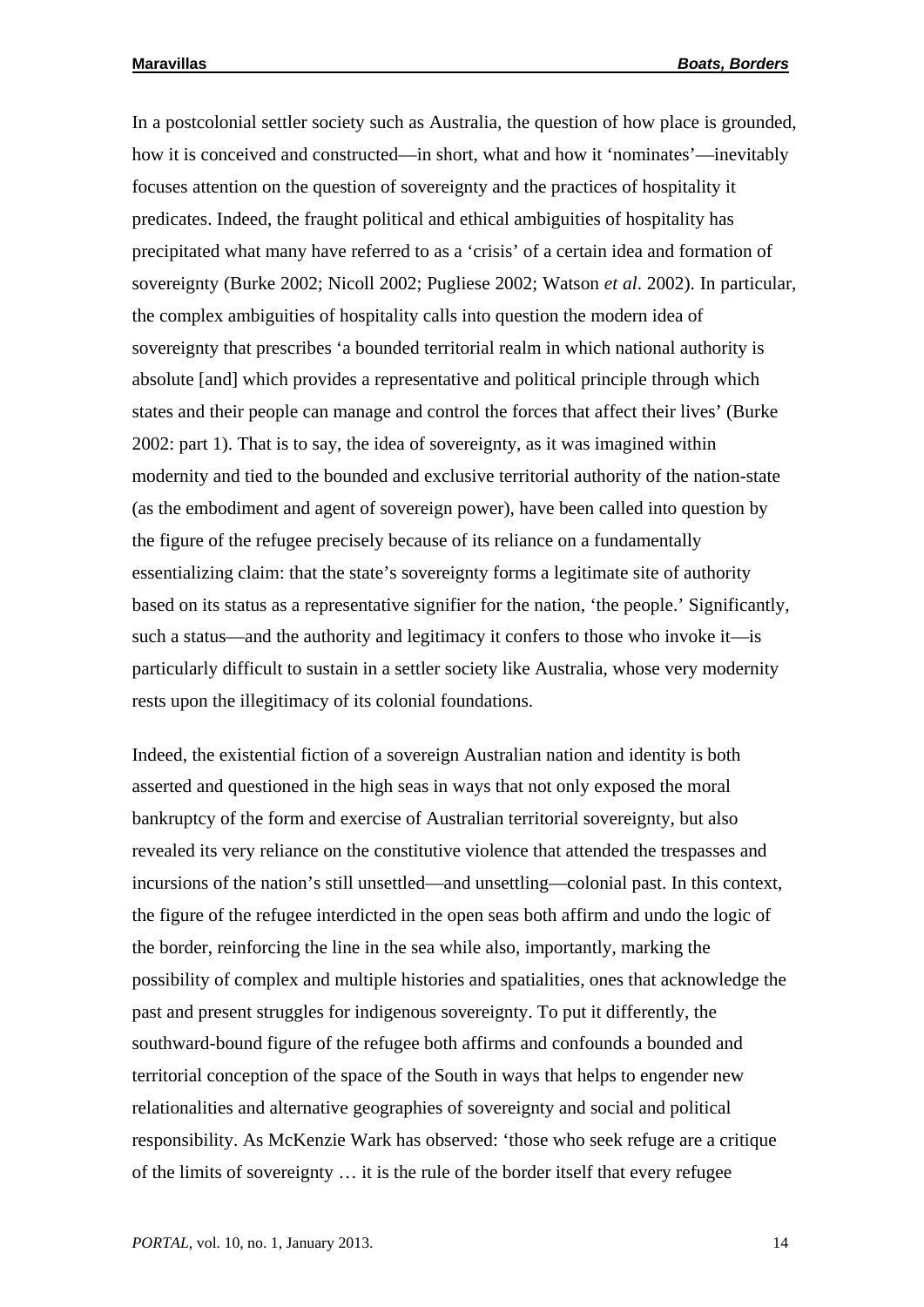challenges … it is the justice of national sovereignty itself that every asylum seeker refutes' (2001: xix).<sup>1</sup>

#### *Frame three: Terror Australis*

This is particularly true if the justice of national sovereignty is anchored in the *territorial logic of terror*. For at this point one may reflect upon the etymological ambiguity of the word 'territory.' William Connolly has argued that while the word 'territory' is usually taken as a derivative of the Latin *terra* (earth or land), it is also derived from *terrere*: to frighten, or—to use a term with wild currency—to terrorize. In this sense, 'territory' is a place from which people are warned (1995: xxii). I want to suggest, however, that the assertion and maintenance of sovereignty over national territorial space is not just a violent act of exclusion that requires constant vigilance and the mobilization of threat; it is also *symptomatic* of the national geo-body's own tremulous sense of fear and anxiety in relation to space and place.

Historically, a utopian and phantasmic space, the space of the South nominated as 'Australia' now appears—from a different cartography, though in an equally phantasmal register—as a 'safe haven' or refuge for those seeking succour from the ravages of war, famine and economic collapse. Yet, as we have seen, the geo-imaginary of the South has also historically been a space invested with complex racial anxieties that articulate with fantasies of invasion and engulfment.

This sense of anxiety and fear about the invasion of national space, along with the attempt to re-assert sovereign control over the nation's space and territory is well captured in *Trepidation Continent* (figure 5), a work that was produced in 2003 by Guan Wei, an artist whose own journey from China to Australia in the late 1980s followed the archetypal migratory trajectory from North to South (but also from a differently loaded set of bearings, from East to West). In this body of work, Guan Wei explores notions of space and identity by figuring the geography of Australia as a site of migration in an increasingly fraught and racialized, geo-political world. His work depicts a continental landmass that is both strange and familiar, overlaying the rational representational forms

1

<sup>1</sup> For Wark, the figure of the refugee also calls into question the 'justice' of the global economic order. According to him: 'Migration is globalisation from below. If the overdeveloped world refuses to trade with the underdeveloped world on fair terms, to forgive debt, to extend loans, to lift trade barriers against food and basic manufactured goods, then there can only be an increase in the flow of people …T he most telling human critique of globalisation is not the black-clad protestors in Seattle or Genoa, it is still the silent bodies of the illegals, in ships, trucks or car boots, passing through the borders' (2001: xix).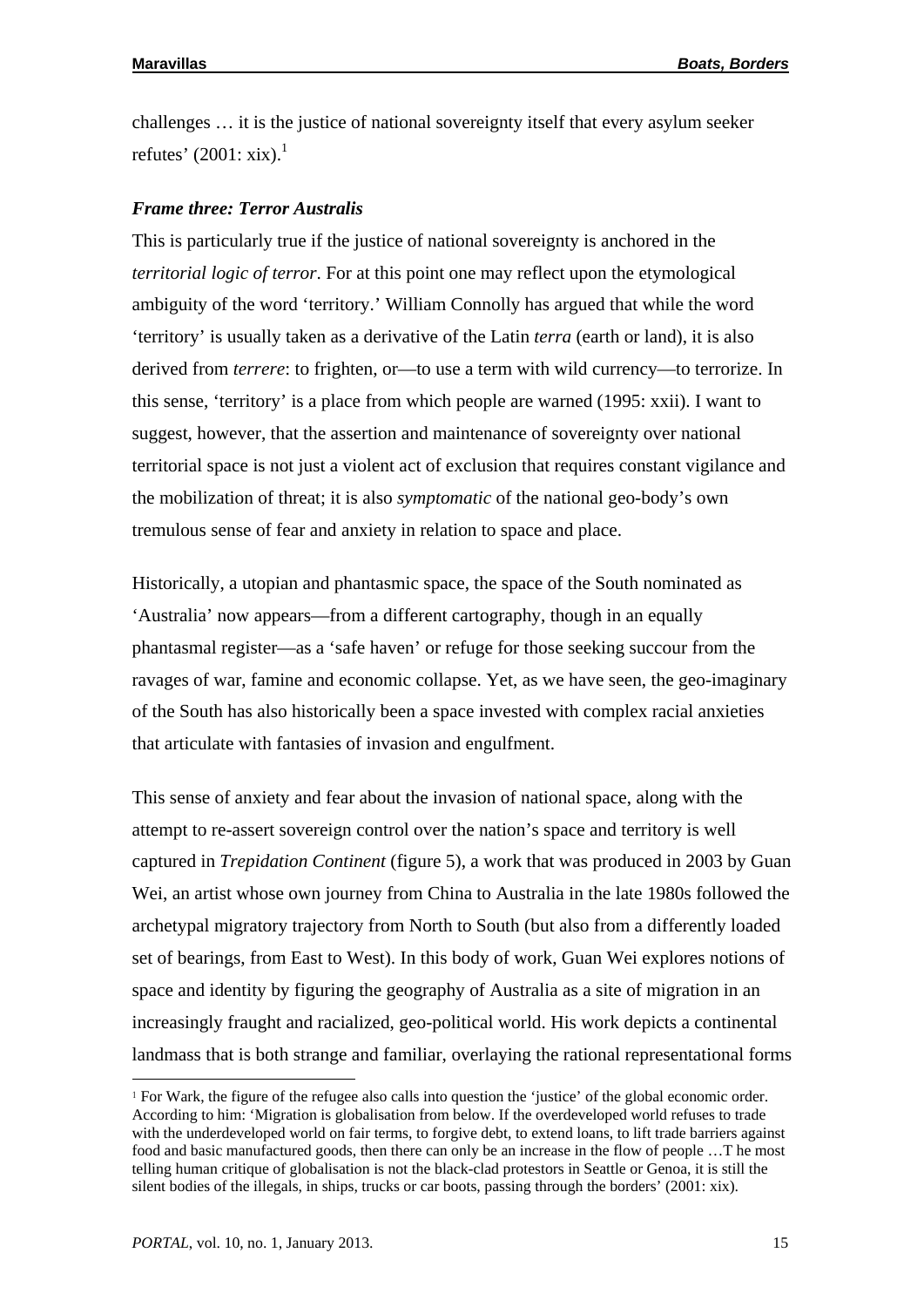

Figure 5: Guan Wei, *Trepidation Continent 2*, 2003. Drawing on map, 98 x 82 cm. Image courtesy of the artist.

and symbols of modern cartography with stylized animal, humanoid and mechanical figures. More ominously, Guan's work also feature military cross-hairs or target points as markers of death and destruction, overlapping with weather isobars whose tremulous ripples appear as a portent of the renascent threat of 'invasion' from the North.

Significantly, *Trepidation Continent* depicts not just the flows and itineraries of human movement across the vast terrestrial and maritime territory of Australia, but also the enunciative acts of sovereignty that attends the militarization of the nation's borders. In this series, local vernacular interdictions—'Not Welcome,' 'Piss Off'*—*are inscribed onto the continental territory, alongside the injunctions of officialdom—'Urgent,' 'Confidential,' 'Secret Document.' In this way, Guan foregrounds the *performative* character of both the sovereign's powers of decree and the collective national assent to the exercise of these prerogative powers under the mantle of sovereignty. In her account of the concept of performativity, Judith Butler argues that 'performative acts are forms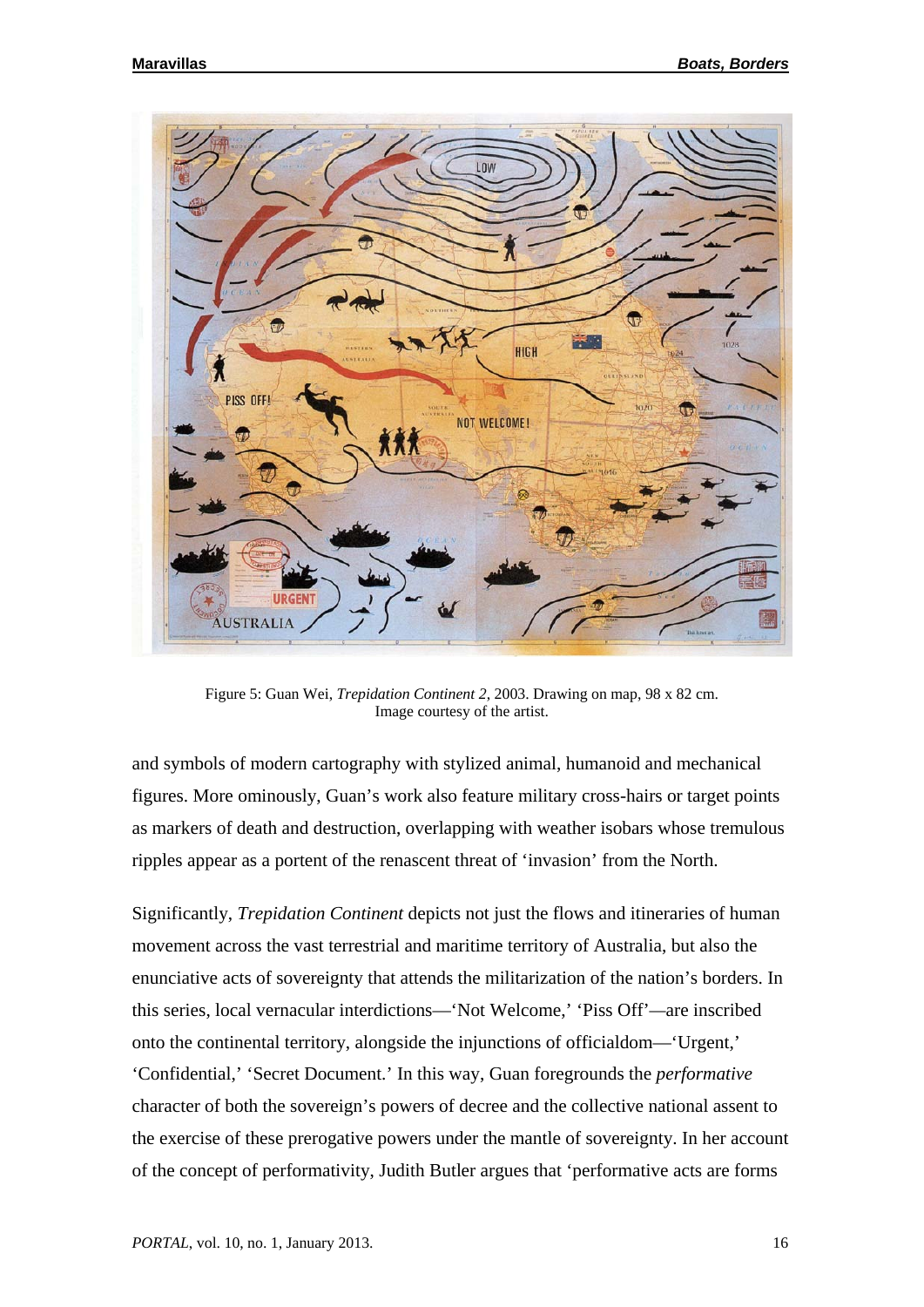of authoritative speech: most performances, for instance, are statements that, in the uttering, also perform a certain action and exercise a binding power' (1993: 225). Moreover, the power of the performative act of sovereign enunciation lies in its capacity to 'produce the effect it names.' One such effect that is installed in the act of sovereign nomination is the dissolution of categories—refugee/illegal immigrant, human/nonhuman—through such legal contortions and sleights-of-hand as the excision of parts of Australia's territories from its migration zones to create a 'space of exception,' a place that is 'not-Australia' (Perera 2002b; Agamben 1998).

In Guan's work, then, the once fabled island-continent of Australia is figured as a place marked by both anxiety and fear as it seeks to violently reassert control over its territory through a performative assertion of its sovereignty in an increasingly turbulent and dislocated world order. Taken together, the disparate visual signs, figures and markers of *Trepidation Continent* coalesce into a narrative of invasion and engulfment while simultaneously making an oblique reference to bad *feng shui*, a ghostly geo-elemental trope aggravated by the forces that have unsettled the balance and harmony of the environment.<sup>2</sup> In this fictive scenario, the imagined geography of Australia is figured as a site of haunting, where spectres of both purity and contagion ominously cast their shadows. In particular, 'Australia' as the space of the South is figured as haunted as much by the spectre of invasion from its North—a haunting that resonates with earlier anxieties about the spectre of Asianization (as well as Sinicization) of Australia that the White Australia policy sought to exorcize—as by the ghostly presence of Chinese geoelemental forces that flow across the anxious landscape of the nation. In this way, Guan's work points to not just the complex entanglements of multiple histories, but also the possibility of imagining other kinds of spatial relations.

Indeed, *Trepidation Continent* figures the bounded and heavily militarized space of Australia as a *contested* space. In particular, his graphic reworking of the map of Australia challenges the claims to singularity, stability and closure that characterizes the modern cartographic representation of the nation. In contrast to this modern practice of cartography, Guan's work foregrounds precisely the very conditions that have given rise to the modern map of Australia. In this way, *Trepidation Continent* can be viewed as a

<u>.</u>

<sup>2</sup> Guan Wei had explored the Chinese practice of geomancy—the discipline of arranging space in order to affect the flow of energy and currents—in his earlier work '*Feng Shui*' (1999).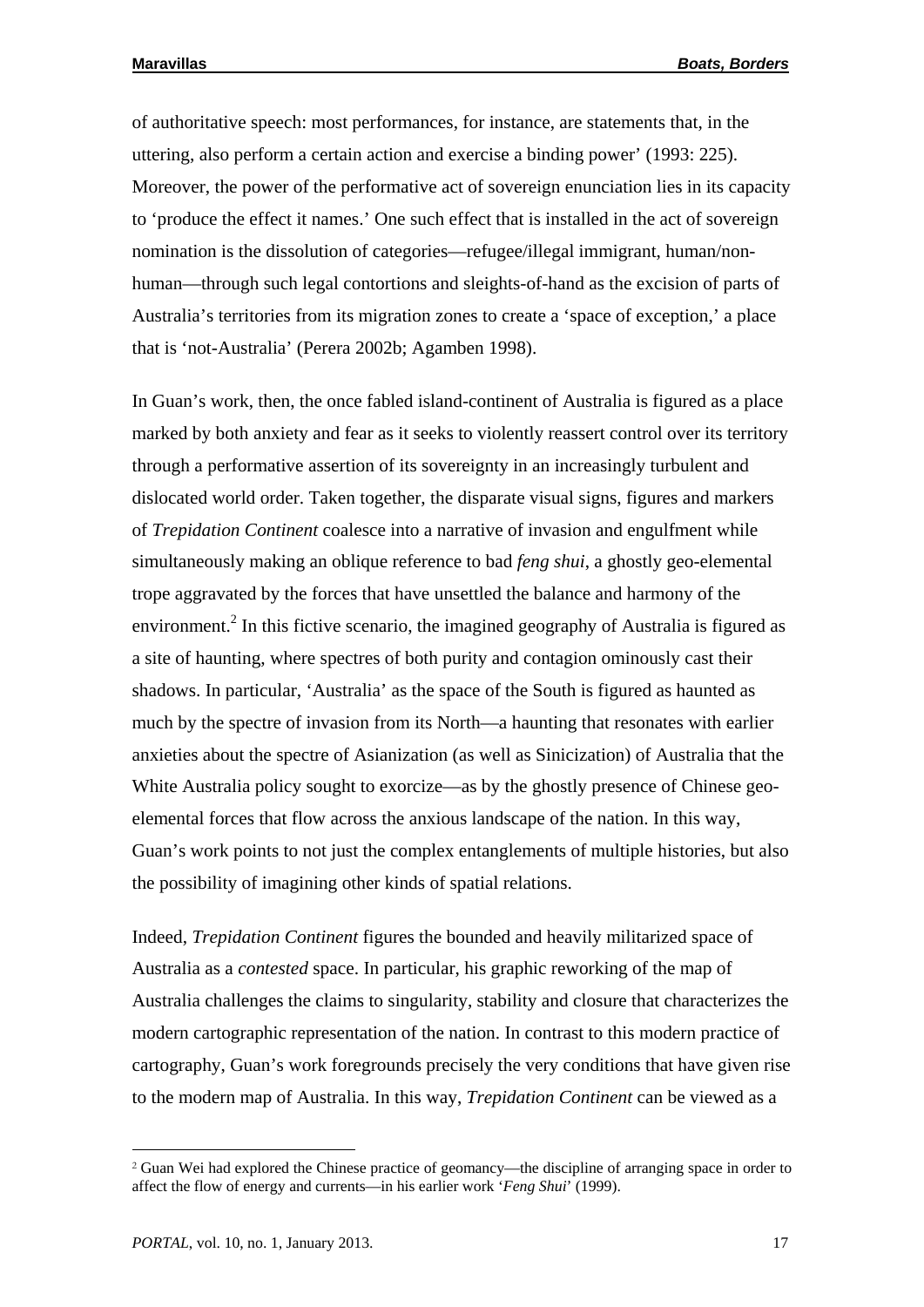form of *anamnesis*, a recollection of the spatial practices of colonialism (such as the violent 'naming' of indigenous land by the early settlers) that the modern-day map of Australia has—through its taxonomic and ordering procedures—sought to forget or consign to the order of (repressed) memory. In particular, it highlights the way in which the journey towards, and across, the space of the South is not just an unsettling echo of Australia's own violent history of settler colonialism, but is also a revenant of the nation's own founding incursion by sea. Significantly, this southward-bound migratory journey towards Australia also fundamentally reconfigures both the space and time of the South, giving rise to new spaces of relationality and differing planes of temporality that defines the condition of diaspora in Australia.

## *Frame four: The boat—refuge, refugee, refuse*

The complex configuration of relations and trajectories that constitute the multiple spaces and times of diaspora is evident in Dacchi Dang's *The Boat* (2001) (figures 6 and 7), a life-size reconstruction of the boat in which the artist and several of his siblings undertook their southward-bound journey to Australia. An austere yet imposing work, Dang's *Boat* can be viewed as both a presence and a narrative. The presence of the boat is registered by its enormous wooden frame that was clad entirely with rice paper, which functioned as a fragile and permeable outer membrane wrapped around the solid



Figure 6: Dacchi Dang, *The Boat*, 2001. Plywood and silk print. Site installation, 4A Centre for Contemporary Asian Art, Sydney. Image courtesy of the artist.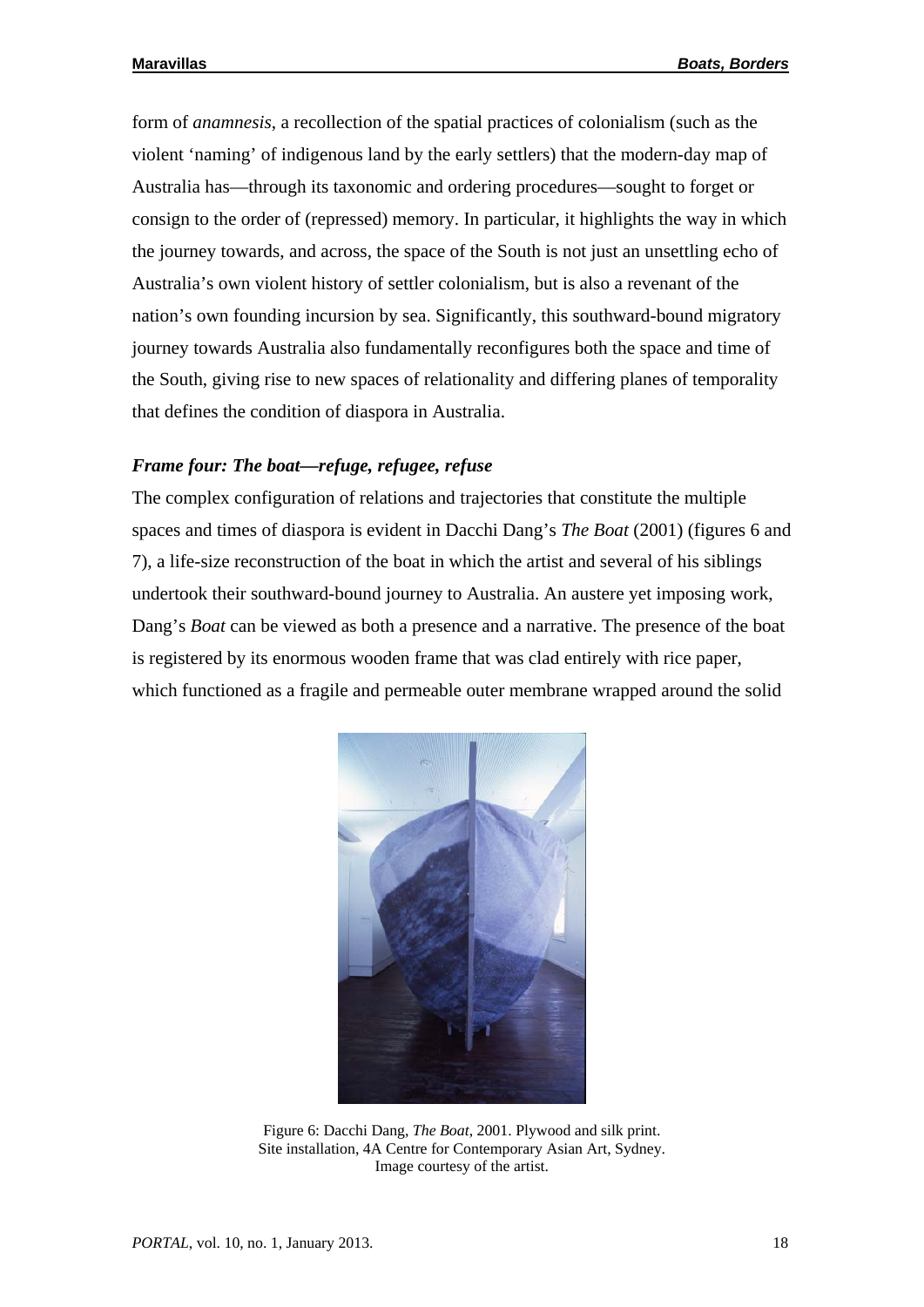surface of the boat's structure. Projected onto the rice paper in the hull of the boat were a series of photomontages depicting the sea and the sky, bound hands as well as families separated or reunited by their voyage across the high seas.



Figure 7: Dacchi Dang, *The Boat*, 2001. Plywood and silk print. Site installation, 4A Centre for Contemporary Asian Art, Sydney. Image courtesy of the artist.

This visual narrative of loss and hope, composed from the fragments and imaginary glow of memory is re-enacted and dramatized by the very act of encountering the work. In order to view these images, viewers had to enter through a hatchway at the rear of the boat, whose passage across was such that one had to crouch down, and thus vicariously experience the claustrophobic swell of bodies confined in a space often reeking with urine (which in the high seas is a lot more drinkable than sea water) and the stench of fear as the boat to freedom also held out the grim possibility of turning into a coffin, one of many floating sarcophagus that never made it to shore.

Indeed, the presence and narrative of Dang's *Boat* resonated in ways that elicited identification with both the pleasure and pain of a cultural memory, one that is understood neither as an individual memory writ large nor as a buried memory that is 'recovered,' but as a particular constellation of shared memories that is negotiated and mediated through one's own present corporeal encounter with the work. By registering and embodying affect through memory, Dang's work engages in what Jill Bennett refers to as a 'poetics of sense-memory.' Bennett describes the workings of sense-memory in this way: '[S]ense memory is about tapping a certain kind of process experienced not as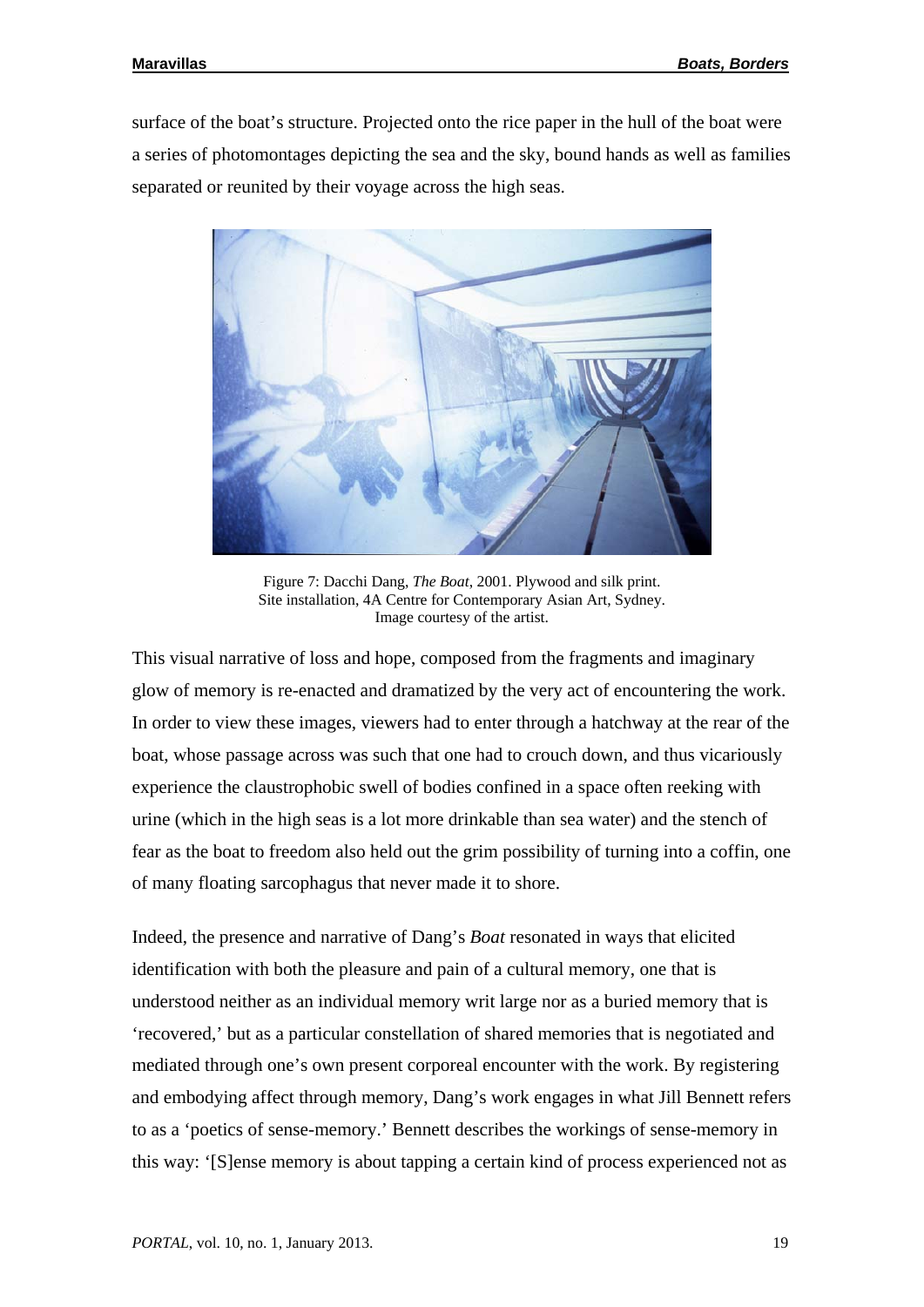a remembering of the past but as a continuous negotiation of the present with indeterminable links with the past. The poetics of sense memory involves not so much *speaking of* but *speaking out of* a particular memory or experience' (Bennett 2005: 38).

In Dang's *Boat* the poetics of sense-memory is engendered by the complicated positioning of the work, the artist and the viewer(s) across and between the 'present' and the 'past,' 'here' and 'there.' This complex positioning and negotiation across differing planes of temporality and spatiality, moreover, speaks of a particular kind of double-consciousness and ambivalence afforded by the condition of diaspora. By registering and embodying the southward-bound journey from Asia to Australia, Dang's *Boat* thus presents an alternative geo-cultural configuration of the South, one that foregrounds its complex and heterogenous topographies of difference, identity and belonging. In so doing, Dang's work refigures Australia, not as an island-continent entirely unto itself and separate from Asia, but as a landscape of encounters, a site constituted by its multiple and complexly entangled histories, spatialities and trajectories. Dang thus participates in what Derrida calls a 'politics of memory and inheritance,' a form of remembering that challenges the boundaries between Australia and Asia by creatively reconstructing the past and reinserting it within the vastly different context that his present being inhabits (Derrida 1994: xix).

### **Conclusion**

In this paper I have shown how the various frames through which the passage of boats heading south to Australian shores converge on the wider question of the space, place and identity of the South in an increasingly globalized world marked by geographically extended and uneven spatial flows of peoples, objects and cultures. Through its critical focus on works of art that engage with and reflect on the heavily mediatized spectacle of boats arriving on Australian shores, these frames highlight not just the complexities of mobility, hospitality, sovereignty and memory; they also draw attention to the complex and shifting geo-imaginaries of the South as a symptom of Australia's paradoxical geographical location as a white settler colony, far from Europe and on the edge of Asia. At the same time, they also foreground the way in which 'Australia' and 'Asia' are not two separate and distinct entities, but are entangled in a complex set of historical, social and cultural relations that gives rise to new spatial and temporal configurations. In this context, the space of the South needs to be viewed as not just a historically and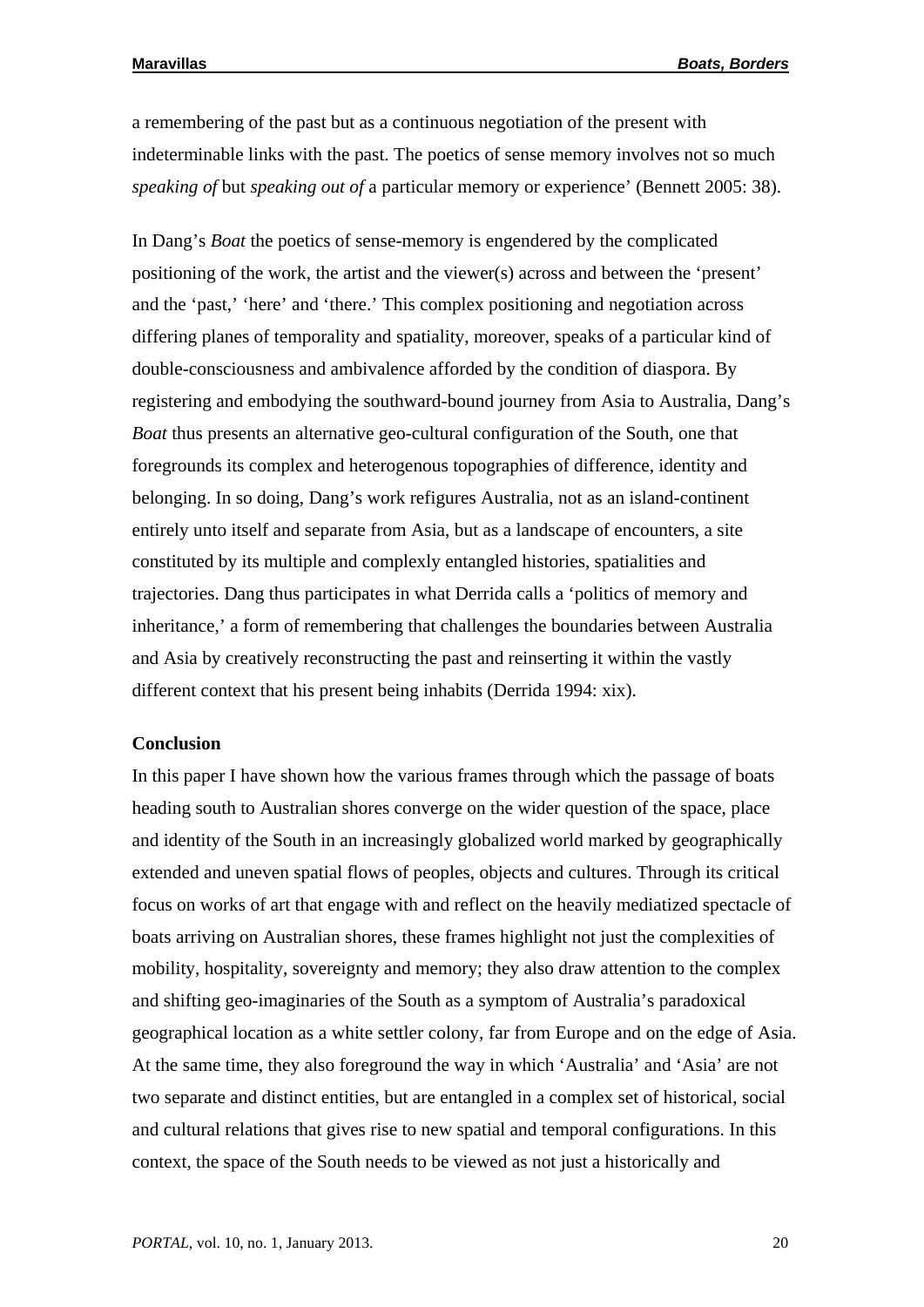geographically constituted site, but as a temporary constellation composed of the unstable, open-ended co-existence and interweaving of a multiplicity of trajectories—

what Doreen Massey (2005) has referred to as a 'simultaneity of stories-so-far.' The

trope of the South is thus a space-time configuration that is both a historically and

geographically constituted site *and* a dynamic, relational and multiply-inflected

spatiality.

#### **Reference List**

- Agamben, G. 1998, *Homo Sacer, Sovereign Power and Bare Life*. Stanford University Press, Stanford.
- Appadurai, A. 1996, *Modernity at Large: Cultural Dimensions of Globalization*. University of Minnesota Press, Minneapolis.
- Bennett, J. 2005, *Emphatic Vision: Affect, Trauma and Contemporary Art*. Stanford University Press, Stanford.
- Bissell, D. & Fuller, G. 2011, 'Stillness Unbound,' in *Stillness in a Mobile World*, (eds) D. Bissell & G. Fuller. Routledge, New York: 1–18.
- Burke, A. 2002, 'The Perverse Perseverance of Sovereignty,' *borderlands e-journal*, vol. 1, no. 2. Online available: http://www.borderlands.net.au/vol1no2\_2002/burke\_perverse.html [accessed 20 July 2010].

Butler, J. 1993, *Bodies that Matter: On the Discursive Limits of 'Sex.'* Routledge, London & New York.

Chambers, I. 1998, 'A Stranger in the House,' *Communal/Plural*, vol. 6, no. 1: 33–49.

Connell, R. 2007, *Southern Theory: The Global Dynamics of Knowledge in Social Science*. Allen and Unwin, Sydney.

- Connolly, W. 1995, *The Ethos of Pluralization*. University of Minnesota Press, Minneapolis.
- De Certeau, M. 1984, *The Practice of Everyday Life*. University of California Press, Berkeley.
- Derrida, J. 1994, *The Spectres of Marx: The State of the Debt, the Work of Mourning and the New International*. Routledge, New York.
- Foucault, M. 1998, 'Different Spaces' in *Michel Foucault: Aesthetics, Method and Epistemology, Essential Works of Foucault 1954-1984*, (ed.) J. D. Faubion. New Press, New York: 175–85.
- Frow, J. & Morris, M. 1993, 'Introduction,' in *Australian Cultural Studies: A Reader* (eds) J. Frow & M. Morris. Allen and Unwin, Sydney: vii–xxxii.
- Hage, G. 1998, *White Nation: Fantasies of White Supremacy in a Multicultural Society*. Pluto Press, Sydney.
- Hall, S. 2003, 'Maps of Emergency: Fault Lines and Tectonic Plates,' in *Fault Lines, Contemporary African Art and Shifting Landscapes*, (eds) G. Tawadros & S. Campbell. Institute of New International Visual Arts, London.
- Hepworth, K, 2012. Personal communication.
- Hepworth, K. & Kelly, D. 2010, 'boat-people.org,' *Local-Global: Identity, Security, Community*, vol. 8: 44–49.

Howard, J. 2001 'Speech on Illegal Immigration: MV Tampa,' Commonwealth of Australia Parliamentary Debates: House of Representatives Official Hansard, Canberra.

Lovink, G. 2002, *Dark Fiber: Tracking Critical Internet Culture*. MIT Press, Cambridge, MA, & London.

- Macintyre, S. 1986, *The Oxford History of Australia, Volume 4, 1901*–*1942: The Succeeding Age.* Oxford University Press, Melbourne.
- Marx, K. 1976, *Capital: A Critique of Political Economy, Volume 1* (1867), (trans.) B. Fowkes. Penguin, Harmondsworth.
- Massey, D. 2005, *For Space*. Sage, London.
- Meikle, G. 2003, 'We are All Boat People: A Case Study in Internet Activism,' *Media International Australia*, no. 107, May: 9–18.

Moreton-Robinson, A. 2000, *Talkin' Up The White Woman: Indigenous Women and White Feminism*. University of Queensland Press, St. Lucia.

Morris, M. 1992, 'Afterthoughts on "Australianism,"' *Cultural Studies*, vol. 6, no. 3: 468–75.

- Mosquera, G. 1994, 'Some Problems of Transcultural Curating,' in *Global Visions: Towards a New Internationalism in the Visual Arts,* (ed.) J. Fisher. INIVA, London: 105–12.
- Neilson, B. 2010, 'Between Governance and Sovereignty: Remaking the Borderscape to Australia's North,' *Local-Global: Identity, Security, Community*, vol. 8: 124–40.
- Neilson, B. & Rossiter, N. 2010, 'Still Waiting, Still Moving: On Labour, Logistics and Maritime Industries,' in *Stillness in a Mobile World*, (eds) D. Bissell & G. Fuller. Routledge, New York: 51–68.